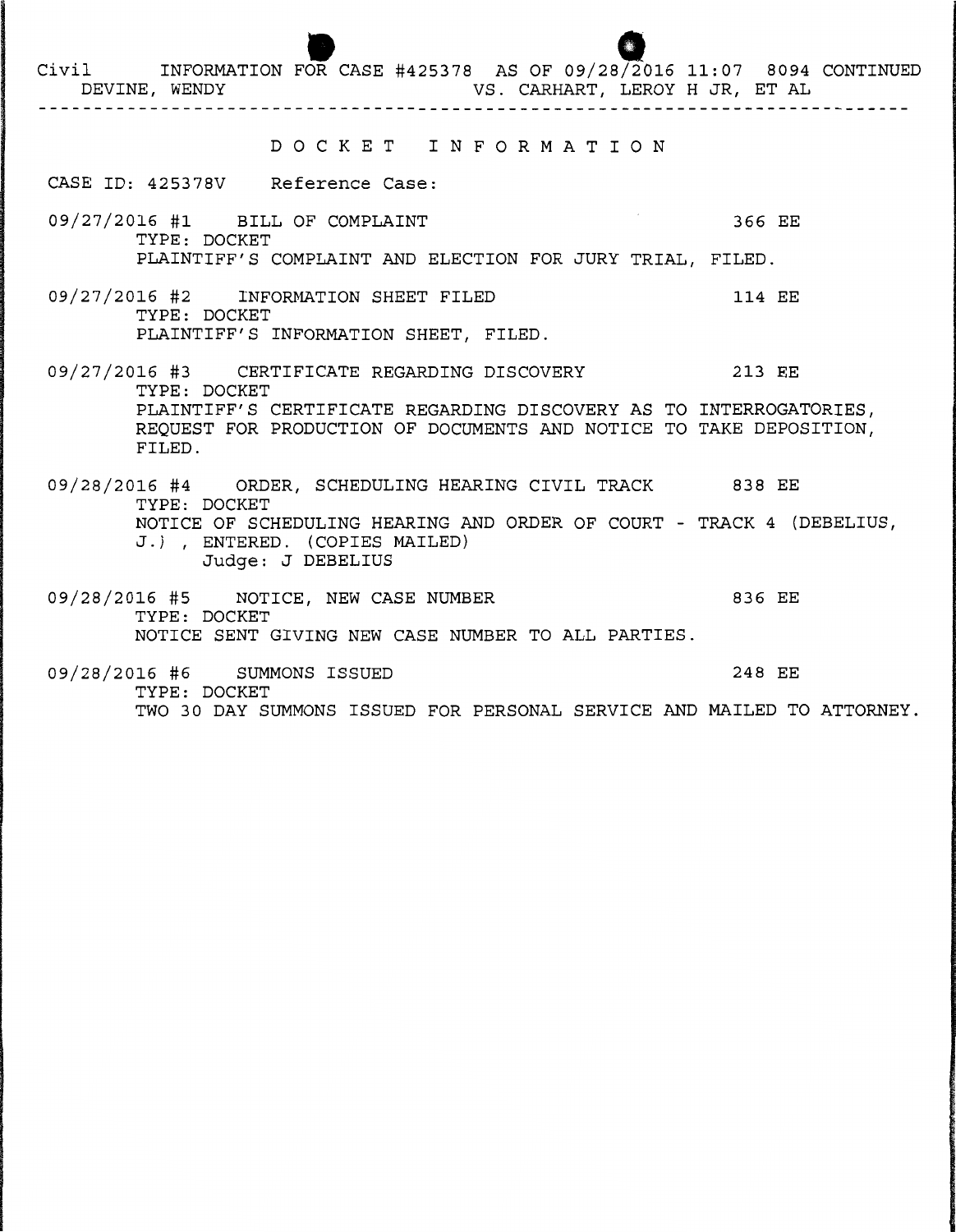Civil 1NFORMATION FOR CASE #425378 AS OF 09/28/2016 11:07 8094

TRIAL ELECTION : JURY Status: Open as of: 09/27/2016 TRACK: 4 CALENDAR: 5 SUBTYPE: OTHER TORTS R JORDAN MAIN CHARGE: NEGLIGENCE - MEDICAL MALPRACTICE AGE: 1 P WENDY DEVINE 11/11/1111 JONATHAN SCHOCHOR, ESQ 2767 1435 R STREET NW APT 200 SCHOCHOR, FEDERICO & STATON, P 1211 ST PAUL ST WASHINGTON, DC 20009 BALTIMORE MD 21202 Phone: 410-234-1000 Fax: 410-234-1010 SCOTT P KURLANDER, ESQ 17622 SCHOCHOR, FEDERICO AND STATON, THE PAULTON 1211 ST PAUL ST BALTIMORE MD 21202 Phone: 410-234-1000  $-VS$ . -D LEROY H CARHART JR NONE ASSIGNED AS OF THIS DATE 13233 EXECUTIVE PARK DR GERMANTOWN, MD 20874 D GERMANTOWN REPRODUCTIVE HEALTH S NONE ASSIGNED AS OF THIS DATE 13233 EXECUTIVE PARK DR GERMANTOWN, MD 20874 C H A R G E S #01 NEGLIGENCE - MEDICAL MALPRACTICE COSTS COUNTY MAKER DATE ASSESSED STATUS DATE PAID STATUS Filing 09/27/2016 \$165.00 09/27/2016 \$165.00 Paid DATE SCHEDULED EVENT FILDG TIME JUDGE RM. LENGTH<br>2/30/2016 SF 0740\* SCHEDULING HEARING 09:00 JORDAN, R5I 12/30/2016 SF 0740\* SCHEDULING HEARING 12/30/2016 PLT EXPERTS IDENTIFIED/F 01/23/2017 MOTION FOR ALT SVC DEADL 02/22/2017 DEF EXPERTS IDENTIFIED/F 05/08/2017 ALL WRITTEN DISCOVERY SE 06/22/2017 DISCOVERY COMPLETED 07/03/2017 ADD'L PARTIES JOINDER DE 07/07/2017 SH 0603 STATUS HEARING 08:30 RUBIN, R 7B 07/07/2017 MOTIONS/INC DISPOSITIVE 07/07/2017 MEETING OF ALL COUNSEL  $07/07/2017$  RULE 2-504.3(B) NOTICE D 07/18/2017 ADR DEADLINE 07/24/2017 JOINT PRETRIAL STMT FILE 07/28/2017 SS 0429\* SETTLEMENT/PRETRIAL HRG. 01:30 RUBIN, R 7B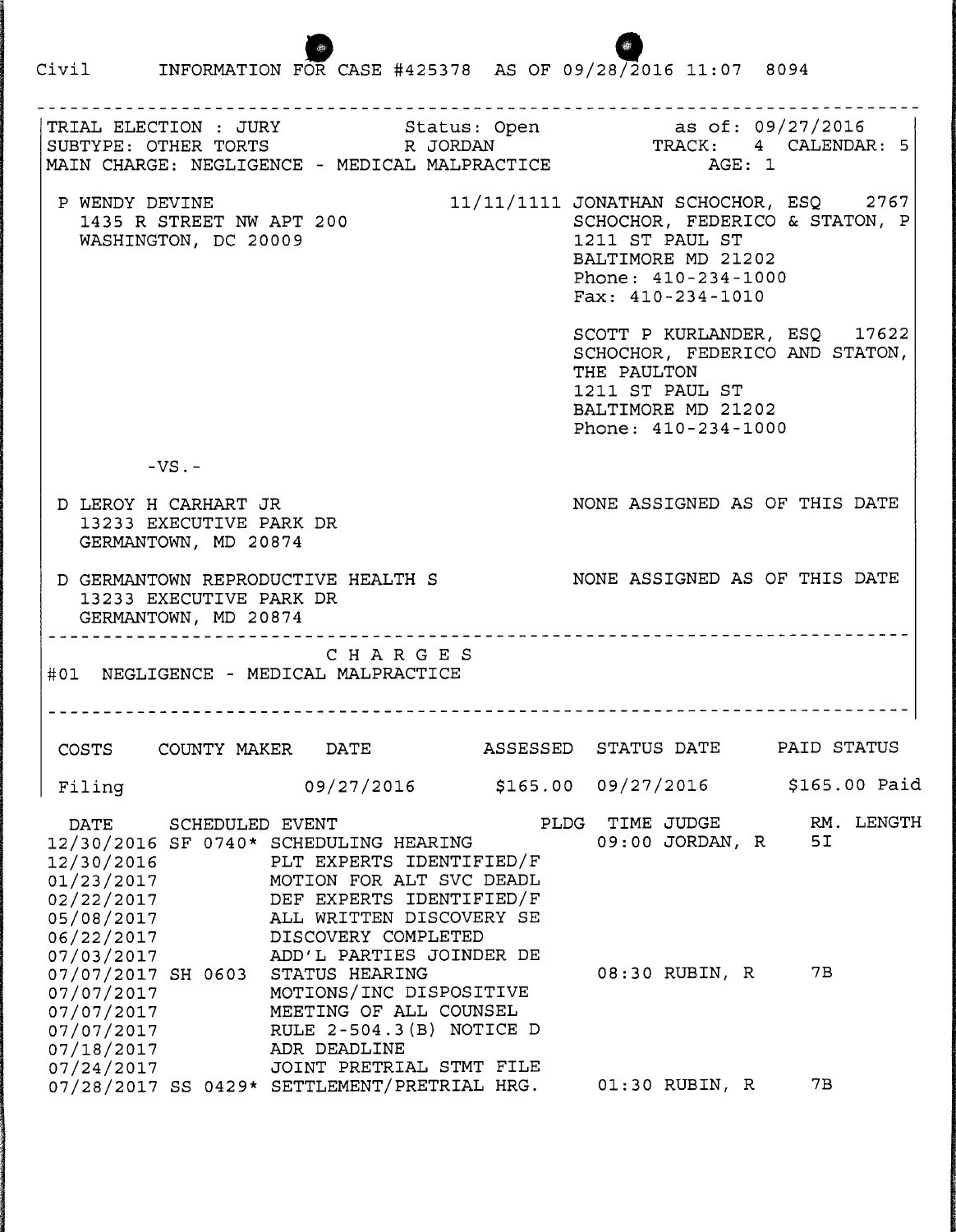| WENDY DEVINE                                                 |                      | IN THE                                             |
|--------------------------------------------------------------|----------------------|----------------------------------------------------|
| 1435 R Street NW, Apt. 200<br>Washington, DC 20009           |                      | <b>CIRCUIT COURT</b>                               |
| Plaintiff                                                    | $\ddot{\phantom{a}}$ | <b>FOR</b>                                         |
| V.                                                           |                      | MONTGOMERY COUNTY                                  |
| LEROY H. CARHART, JR., M.D.                                  |                      | Case No.:                                          |
| 13233 Executive Park Drive<br>Germantown, Maryland 20874     |                      |                                                    |
| and                                                          |                      | Case: 425378<br>hen Case                           |
| <b>GERMANTOWN REPRODUCTIVE</b><br>HEALTH SERVICES, INC.      |                      | CV CLERK FEE-<br>HD LEGAL SERV<br>RIF-HEM CASE     |
| 13233 Executive Park Drive<br>Germantown, Maryland 20874     |                      | IOIAL.<br>Rest NO1<br>Reft t                       |
| Serve on Resident Agent:<br>Stanley H. Tashoff               |                      | $B1k$ $\ddagger$<br>蹯 歌<br>Ser 27/2016<br>12:12 F# |
| 702 Russel Avenue; Suite 300<br>Gaithersburg, Maryland 20877 |                      |                                                    |
| Defendants                                                   |                      |                                                    |
|                                                              |                      |                                                    |

## **COMPLAINT**

## **COUNT I**

COMES NOW the Plaintiff, Wendy Devine, by her attorneys, Jonathan Schochor, Scott P. Kurlander, and Schochor, Federico and Staton, P.A. and sues, LeRoy H. Carhart, Jr., M.D., and Germantown Reproductive Health Services, Inc., Defendants:

I. At all times of which the Plaintiff complains, the Defendant LeRoy H. Carhart, Jr., M.D. (hereinafter referred to as "Carhart") represented to the Plaintiff, and the public that he possessed the degree of skill, knowledge and ability possessed by reasonably competent medical practitioners, practicing under the same or similar circumstances as those involving the Plaintiff.

2. The Plaintiff alleges that the Defendant Carhart herein, including duly authorized agents and/or employees of the Defendant Germantown Reproductive Health Services, Inc.,

2016 SEP 27 PH 12: 1

rei<br>U  $1.1\%$ *-': ..* .

**CLER**<br>CLER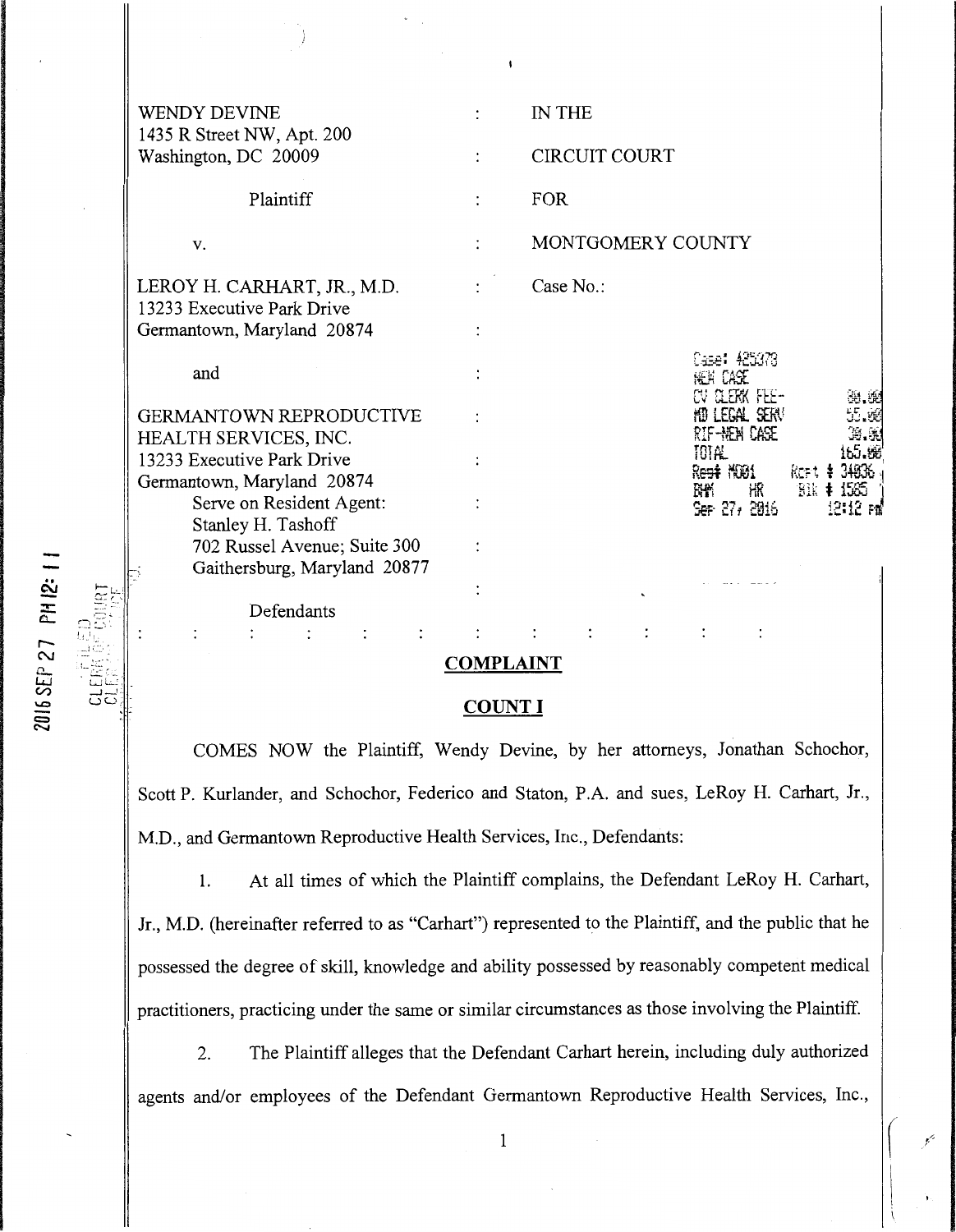owed to the Plaintiff the duty to exercise the degree of care, skill and judgment expected of a competent medical practitioner acting in the same or similar circumstances, which duty included the performance of adequate and proper diagnostic tests and procedures to determine the nature and severity of the Plaintiff's condition, careful diagnosis of such condition, employment of appropriate procedures, surgery and/or treatment to correct such conditions without injury upon the Plaintiff, continuous evaluation of the Plaintiff's condition and the effects of such treatment, . and adjustment of the course of treatment in response to such ongoing surveillance and evaluation -- all of which the Defendant failed to do.

3. The Defendant Carhart was negligent in that he failed to employ appropriate treatment, surgery, tests and/or procedures, failed to carefully and thoroughly evaluate the Plaintiff's condition, failed to properly and appropriately diagnose the Plaintiff's condition, failed to thoroughly evaluate the effects and results of any tests and/or procedures performed, failed to properly evaluate the effects of chosen treatment, failed to adjust the Plaintiff's treatment in response to appropriate evaluation of the effects of treatment, failed to properly monitor the course of the Plaintiff's condition and treatment, failed to employ adequate and proper diagnostic procedures and/or tests to determine the nature and extent of the Plaintiff's condition, and was otherwise negligent.

4. The Plaintiff alleges that the Defendant Germantown Reproductive Health Services, Inc. (hereinafter referred to as "Germantown"), through its agents, servants and employees, owed to the Plaintiff a duty to exercise a degree of care, skill and judgment expected of a competent medical corporation acting in the same or similar circumstances, which duty included the performance of adequate and proper diagnostic tests and procedures to determine the nature and severity of the Plaintiff's condition, careful diagnosis of such condition,

2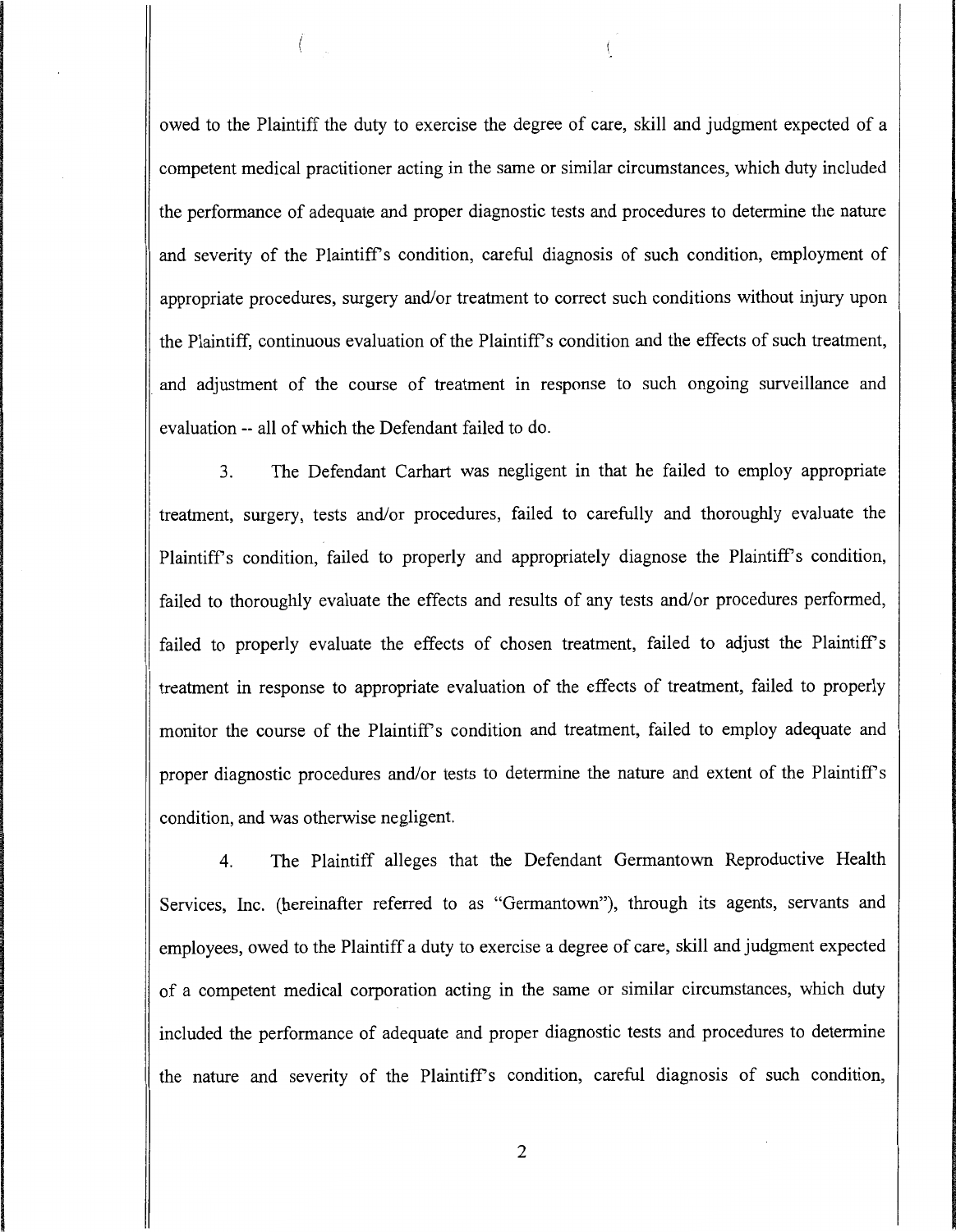employment of appropriate procedures, tests, surgery and/or treatment to correct such conditions without inflicting injury upon the Plaintiff, continuous evaluation of the Plaintiff's condition and effects of such treatment, and the adjustment of the course of treatment in response to ongoing surveillance and evaluation -- all of which the Defendant failed to do.

5. The Defendant Germantown, through its agents, servants and/or employees, was negligent in that it failed to employ appropriate treatment, surgery and/or procedures, failed to carefully and thoroughly evaluate the Plaintiff's condition, failed to thoroughly evaluate the effects and results of any tests, treatment and/or procedures performed, failed to adjust the Plaintiffs treatment in response to appropriate evaluation of the effects of treatment, failed to properly monitor the course of the Plaintiff's condition and treatment, failed to employ adequate and proper diagnostic procedures and/or tests to determine the nature and extent of the Plaintiff's condition, failed to diagnose the Plaintiff's condition and was otherwise negligent.

6. At all times referred to herein, the Defendant Carhart acted for himself and as a duly authorized agent and/or employee of Defendant Germantown, acting within the scope of his authority.

7. On January 18, 2016, the Plaintiff, Wendy Devine, was a 34-year-old female who presented to the Defendant Germantown under the care of the Defendant Carhart for purposes of terminating her pregnancy. At all times referred to herein, the Defendant Carhart represented himself to be an expert in gynecology and the termination of pregnancies. It is alleged that the abortion was to be performed at the Defendant Germantown's facility, located in Germantown, Maryland on that date.

8. Accordingly, the Defendant Carhart inserted a cervical dilator and gave the Plaintiff two injections into the uterine cavity through the abdominal wall. She was then

3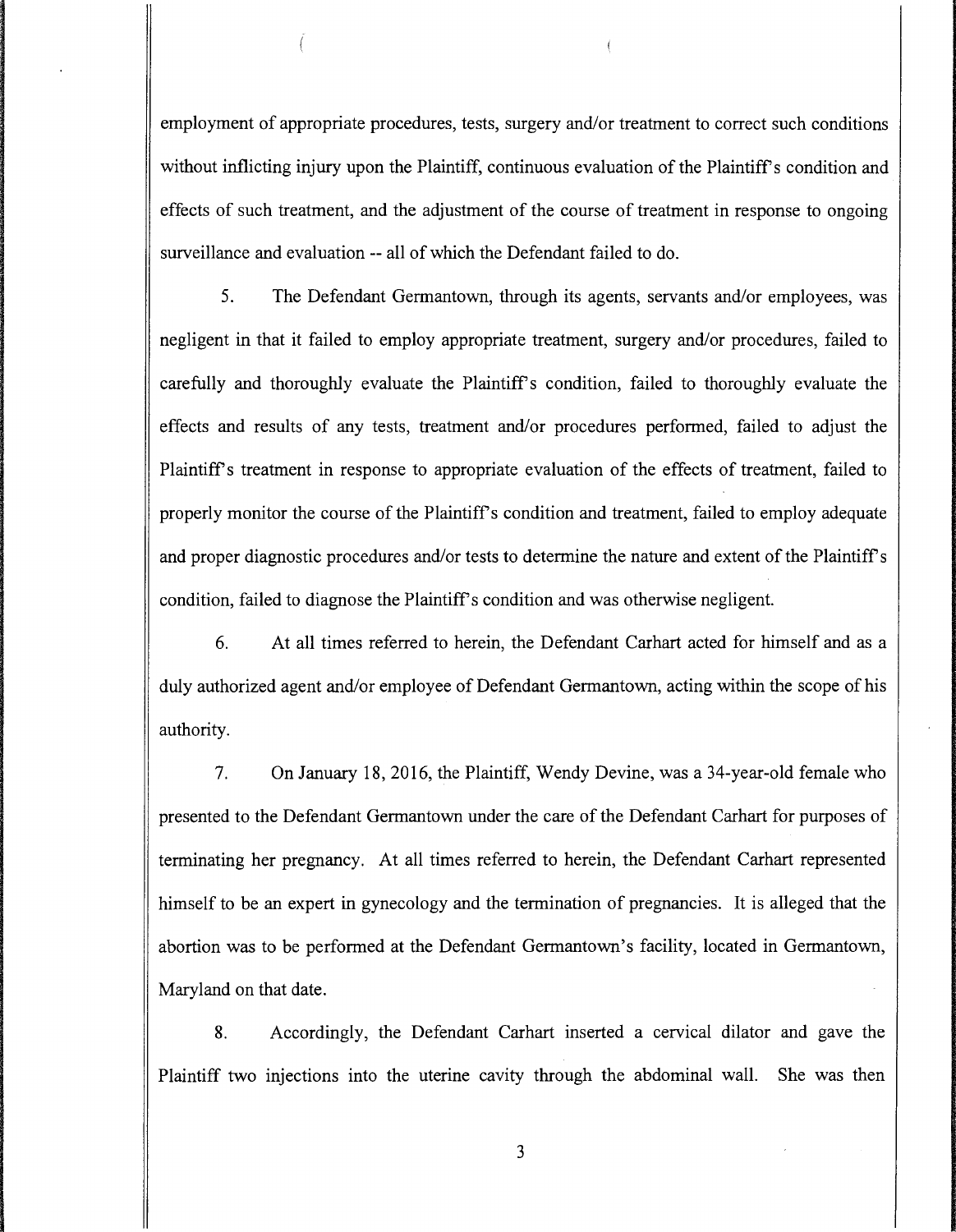discharged to a hotel room where she was staying, and was instructed to re-present to the facility the following day.

9. Accordingly, on January 19, 2016, the Plaintiff returned to the Defendant Carhart who proceeded to do a dilatation and evacuation procedure. Following the procedure, it is alleged that the Plaintiff became hypotensive, tachycardic, and lethargic, and complained of severe abdominal pain. Her condition progressed to the point that at 7:41 p.m. on January 19, 2016, 911 was called. After stabilization, the Plaintiff was transported to a local hospital for further emergency care and treatment.

10. At approximately 8:35 p.m., the Plaintiff arrived at a local hospital's emergency department with severe vaginal bleeding. She also suffered with bilateral lower extremity weakness as well as lower abdominal pain and cramping. Laboratory work revealed a significantly low hematocrit of 16 as well as hemoglobin of 5.4 -- essentially panic levels. Accordingly, an emergency blood transfusion was started. Further, a gynecology consultation was obtained, and the Plaintiff was admitted to the hospital.

11. After examination, the Plaintiff was taken to an operating room by the gynecologist at approximately 10:20 p.m. for purposes of undergoing an operative laparoscopy. During the procedure, the gynecologist found a retroperitoneal hematoma with extensive hemoperitoneum. Obviously, at this point the procedure was converted to an open laparotomy for direct visualization. The extensive hemoperitoneum was evacuated and an additional specialist was called in for the severe retroperitoneal hematoma. After the hematoma was evacuated (containing more than 1 liter of blood), the operating surgeons noted the presence of a severe and extensive perforation of the uterus that extended from the right comua to below the uterine vessels at the level of the cervix -- essentially the entire right side of the uterine wall.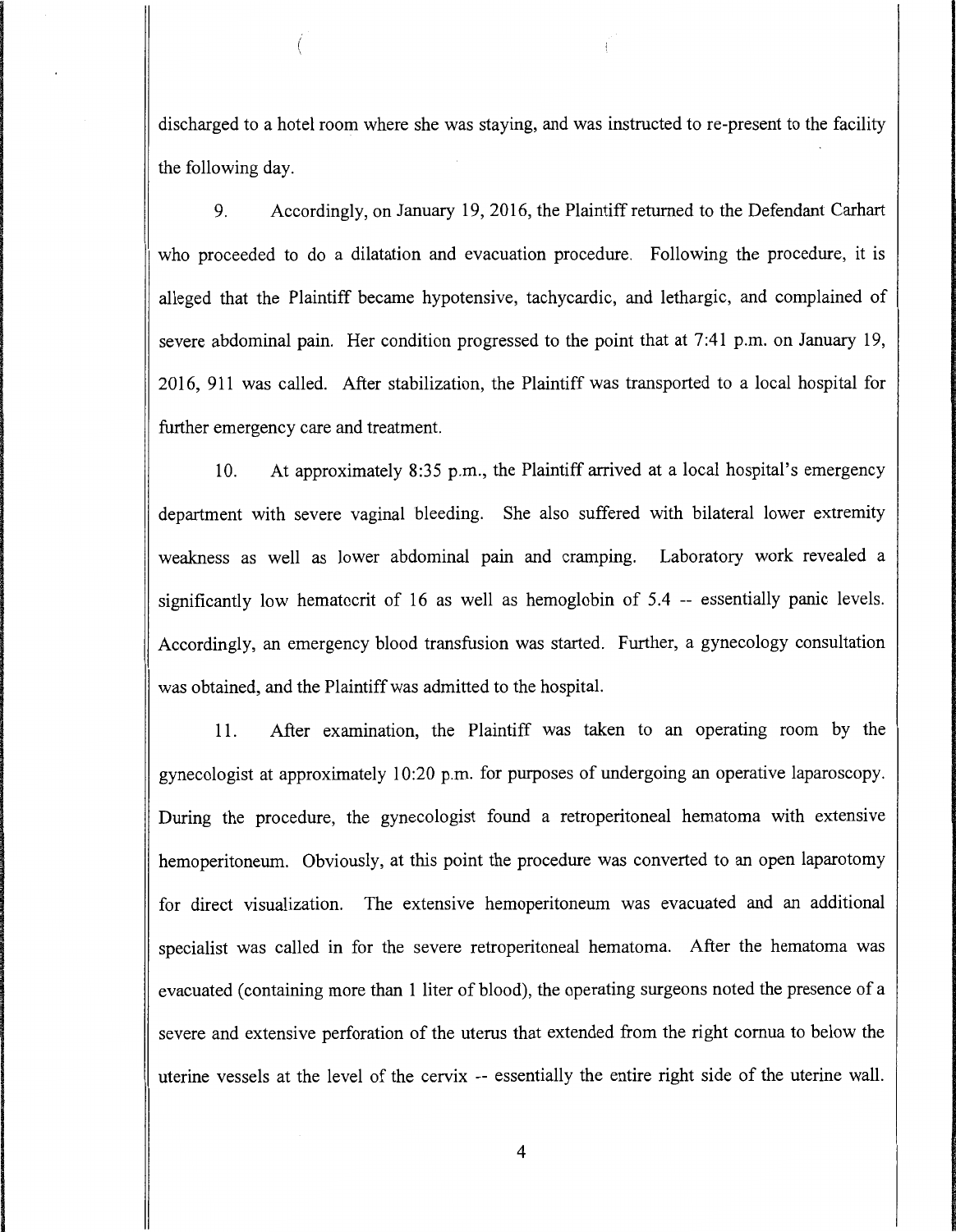The right uterine artery was also tom and required ligation. Additionally, the surgeons found a significant tear in the mesentery of the rectosigmoid colon at the level of the uterine perforation. Further, one of the surgeons performed a right salpingo-oophorectomy as the right ovary was found to be hanging free from a very thin pedicle with minimal support and blood supply. At the completion of the extensive surgery required to make repair of the massive damage inflicted by the Defendant Carhart, the Plaintiff was transferred to a recovery room.

(

12. Postoperatively, after the Plaintiff was extubated, she required reintubation secondary to laryngeal spasm as well as vocal cord edema. In fact, she required transfer to the Intensive Care Unit (ICU). While in the ICU, the Plaintiff developed aspiration pneumonia as well as sepsis syndrome and was placed on intravenous antibiotics.

13. On January 25, the Plaintiff was finally extubated and moved to a medical floor where she remained hospitalized until her discharge to her home to begin rehabilitation on January 29, 2016.

14. It is alleged that the Plaintiff underwent a tortuous and difficult recuperation. She suffered massive internal scarring, suffers with recurrent and severe pain, including back pain, faces a significant risk of being unable to conceive and/or carry a pregnancy to term, and has suffered severe and permanent disability as the result of the ongoing negligence of these Defendants and each of them.

15. It is alleged that the Plaintiff has in the past, is presently, and will in the future continue to suffer physical pain, emotional anguish, fear, and anxiety over her condition. Additionally, she has in the past, is presently, and will in the future continue to incur hospital, surgical, pharmacological, physiotherapeutic, and other losses and expenses for which claim is made.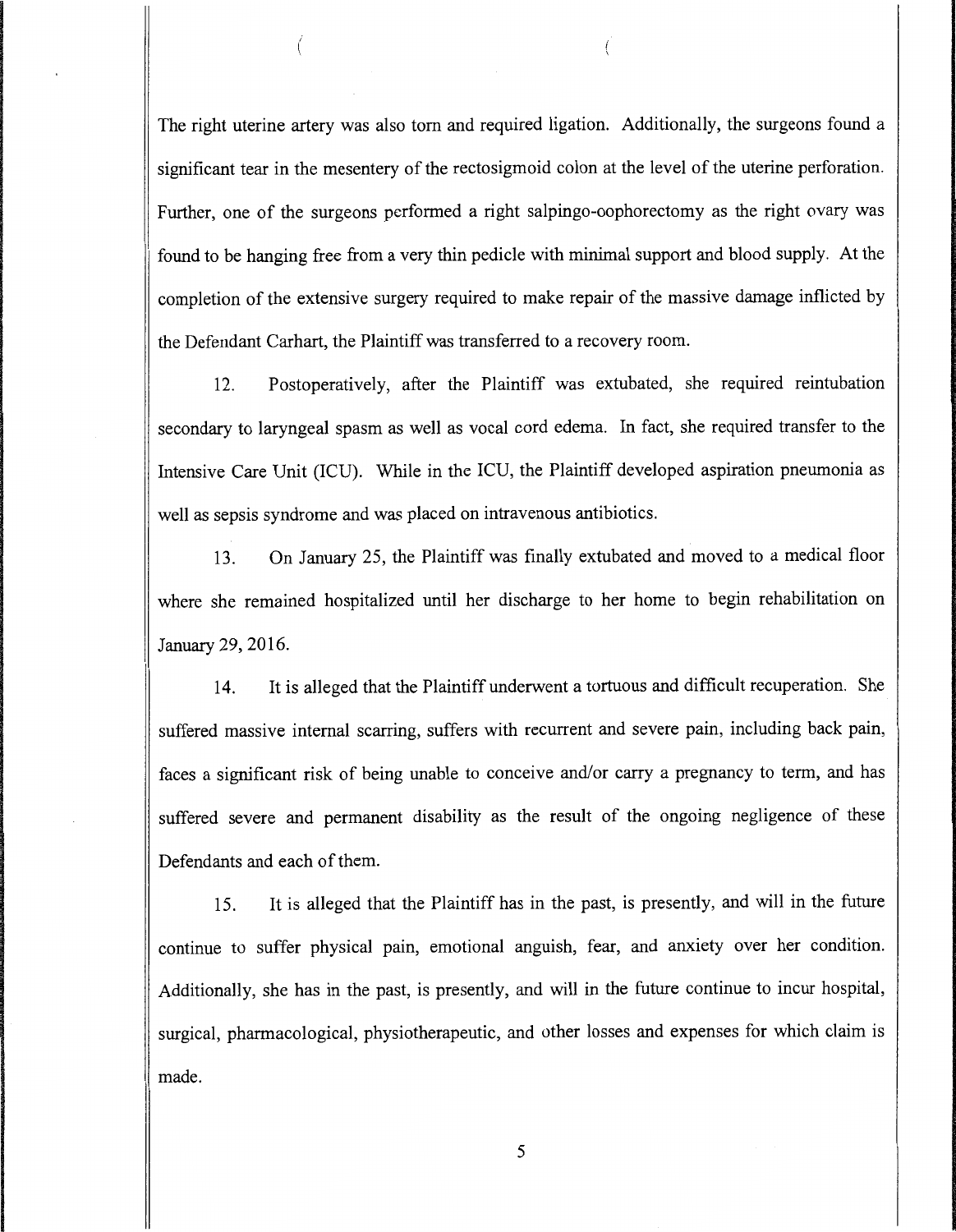16. It is alleged that had the Defendant Carhart acted in accordance with the standards of care during the simple termination of pregnancy procedure, the Plaintiff's uterus would not have been perforated, there would have been no damage to the mesentery, the right uterine artery would never have been tom, and the right ovary would never have been damaged and subsequently removed. In fact, had the Defendant conformed with the applicable standards of care as required, it is alleged that the Plaintiff would have undergone a simple and uneventful termination of pregnancy, and would have shortly resumed all of her normal activities with no injuries, damages or permanent disability whatsoever.

(

17. The Plaintiff refers to the negligence of these Defendants and each of them as the sole and proximate cause of all of the injuries, damages and personal disability from which the Plaintiff suffers -- with the Plaintiff being in no way contributorily negligent.

18. The negligence complained of occurred in Montgomery County. Venue is claimed in Montgomery County. The amount in controversy exceeds Thirty Thousand Dollars (\$30,000.00).

Jonathan Schochor Sutt + Kurla-

Scott P. Kurlander Schochor, Federico & Staton, PA

Schochor, Federico and Staton, P.A. The Paulton 1211 St. Paul Street Baltimore, Maryland 21202 (410) 234-1000

Attorneys for the Plaintiff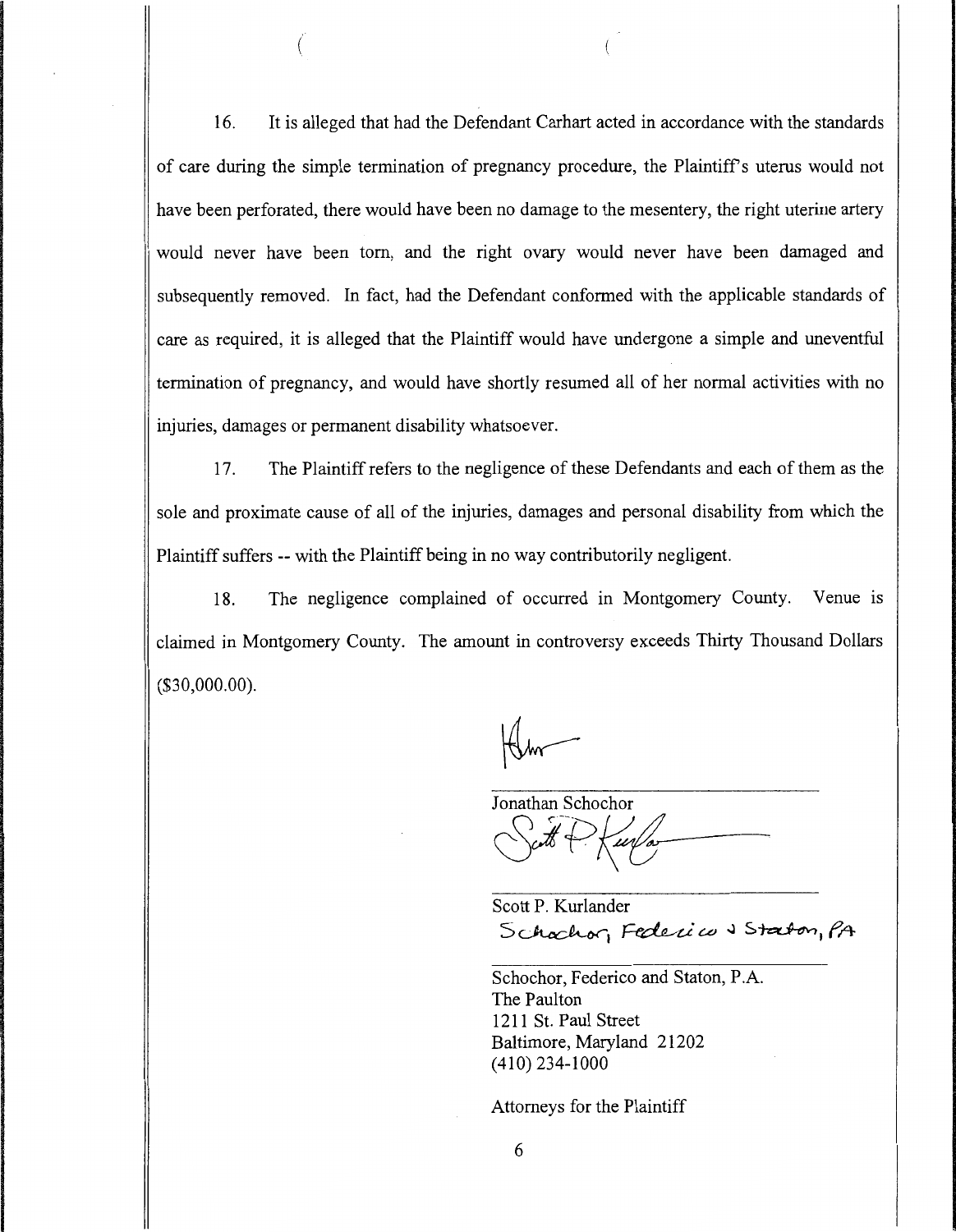WENDY DEVINE, et al  $\cdot$  IN THE Plaintiff : CIRCUIT COURT v. FOR LEROY H. CARHART, JR., M.D., et al  $\qquad \qquad$ : MONTGOMERY COUNTY Defendants : Case No.:

#### **ELECTION FOR JURY TRIAL**

The Plaintiff in this case elects to try her case before a Jury.

 $\mathcal{L}^{\text{max}}$ 

 $\big($ 

Jonathan Schochor

 $\overline{\mathfrak{c}}$ 

 $\mathbf{1} \qquad \qquad \mathbf{1} \qquad \qquad \mathbf{1} \qquad \qquad \mathbf{1} \qquad \qquad \mathbf{1} \qquad \qquad \mathbf{1} \qquad \qquad \mathbf{1} \qquad \qquad \mathbf{1} \qquad \qquad \mathbf{1} \qquad \qquad \mathbf{1} \qquad \qquad \mathbf{1} \qquad \qquad \mathbf{1} \qquad \qquad \mathbf{1} \qquad \qquad \mathbf{1} \qquad \qquad \mathbf{1} \qquad \qquad \mathbf{1} \qquad \qquad \mathbf{1} \qquad \qquad \mathbf{1} \qquad \qquad \mathbf{$ 

 $\sim 1$ 

Scott P. Kurlander

Schochor, Federico & Staton, PA

Schochor, Federico and Staton, P.A. The Paulton 1211 St. Paul Street Baltimore, Maryland 21202 ( 410) 234-1000 jschochor@sfspa.com skurlander@sfspa.com

Attorneys for the Plaintiff

 $\ddot{\cdot}$ 

 $\ddot{\cdot}$ 

 $\mathcal{L}^{\pm}$ 

 $\mathcal{L}^{\text{max}}$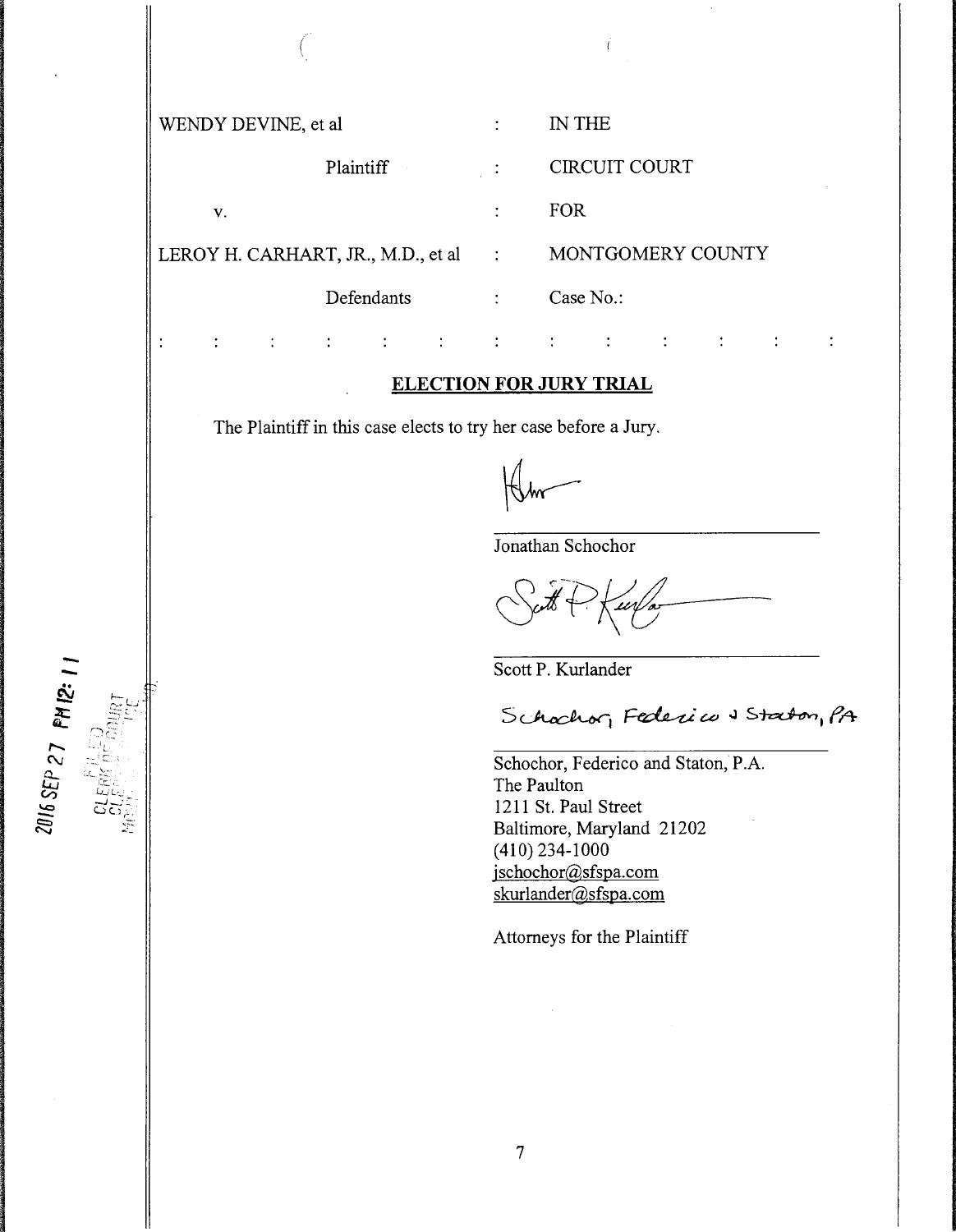|                                     |   | $E$ $E$ $E$ $W$                                                              |
|-------------------------------------|---|------------------------------------------------------------------------------|
| WENDY DEVINE, et al.                | ٠ | <b>BEFORE THE</b><br>AUG 10 2016                                             |
| Claimant                            |   | <b>HEALTH CARE</b><br>HEALTH CARE<br>ALTERNATIVE DISPUTE<br>RESOLUTION OFICE |
| v.                                  |   | ALTERNATIVE DISPUTE                                                          |
| LEROY H. CARHART, JR., M.D., et al. | ÷ | <b>RESOLUTION OFFICE</b>                                                     |
| Defendants                          |   | HCA No.:                                                                     |
|                                     |   |                                                                              |

#### **ELECTION FOR WAIVER OF ARBITRATION**

COMES NOW the Claimant, Wendy Devine, by her attorneys, Jonathan Schocbor, Scott P. Kurlander and Schochor, Federico and Staton, P.A., and files this Election for Waiver of Arbitration pursuant to the Annotated Code of Maryland, Courts and Judicial Proceedings Article, Section 3-2A-06B. For reasons in support thereof, the Claimant respectfully represents:

1. The Claimant has elected to waive arbitration in the above-captioned case to save time and expense associated herewith.

2. That after filing, this election shall be binding on all parties.

Jonathan Schochor Sut P Kurla-

Scott P. Kurlander Schochor, Federico & Starton, PA

Schochor, Federico and Staton, P.A. 1211 St. Paul Street Baltimore, Maryland 21202 (410) 234-1000 jschochor(@,sfspa.com skurlander@sfspa.com Attorneys for the Claimant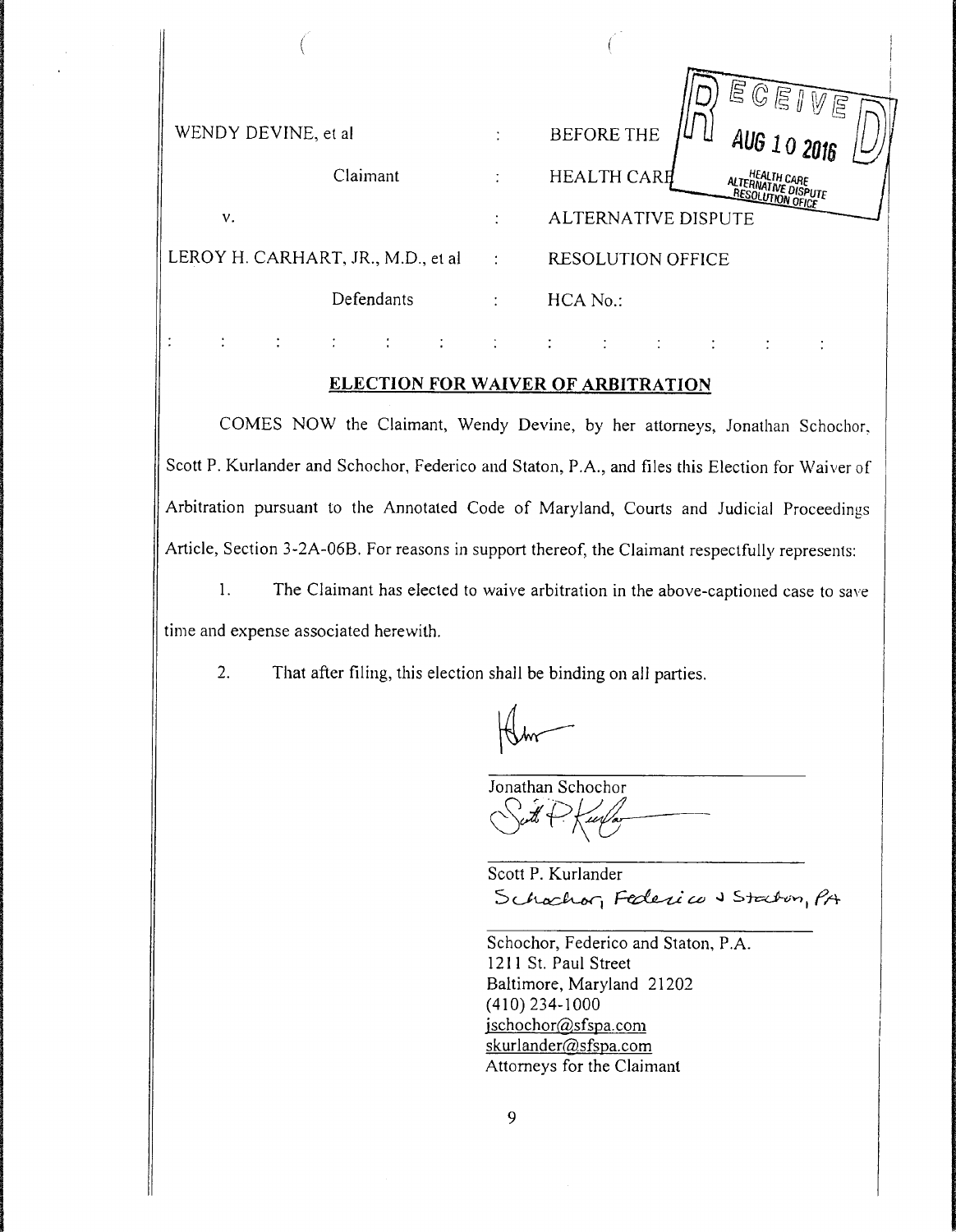| WENDY DEVINE               | $\mathcal{L} \Subset \mathbb{C}$ is if $\mathcal{L}$<br>AUG 10 2016<br><b>BEFORE THE</b> |  |  |
|----------------------------|------------------------------------------------------------------------------------------|--|--|
| Claimant                   | HEALTH CARE<br>ALTERNATIVE DISPUTE<br>RESOLUTION OFICE<br>HEALTH CARE                    |  |  |
| v.                         | ALTERNATIVE DISPUTE                                                                      |  |  |
| LEROY CARHART, M.D., ET AL | <b>RESOLUTION OFFICE</b>                                                                 |  |  |
| Defendants                 | OF MARYLAND                                                                              |  |  |
|                            | Case No.                                                                                 |  |  |
|                            |                                                                                          |  |  |

#### **CLAIMANT'S CERTIFICATE OF MERIT**

I HEREBY CERTIFY and acknowledge that I have reviewed the hospital records, medical records, and other documentation pertaining to the facts and circumstances in the above-captioned case.

I hereby certify and acknowledge that there have been violations of the standards of care by LeRoy Carhart, M.D. and Germantown Reproductive Health Services, Inc. which have directly and proximately resulted in injuries and damages to the Claimant.

I certify that I am a board-certified expert in obstetrics and gynecology. I further certify that I have had clinical experience, provided consultation relating to clinical practice and/or taught medicine in the Defendant's specialty or a related field of health-care, or in the field of health care in which the Defendant provided care or treatment to the Claimant, within five (5) years of the date of the alleged act or omission giving rise to the cause of action.

I acknowledge that less than 20% of my annual professional time directly involves testimony in personal injury claims. My report in the above-geferenced case is attached hereto.

Richard Ludlapi, M.D.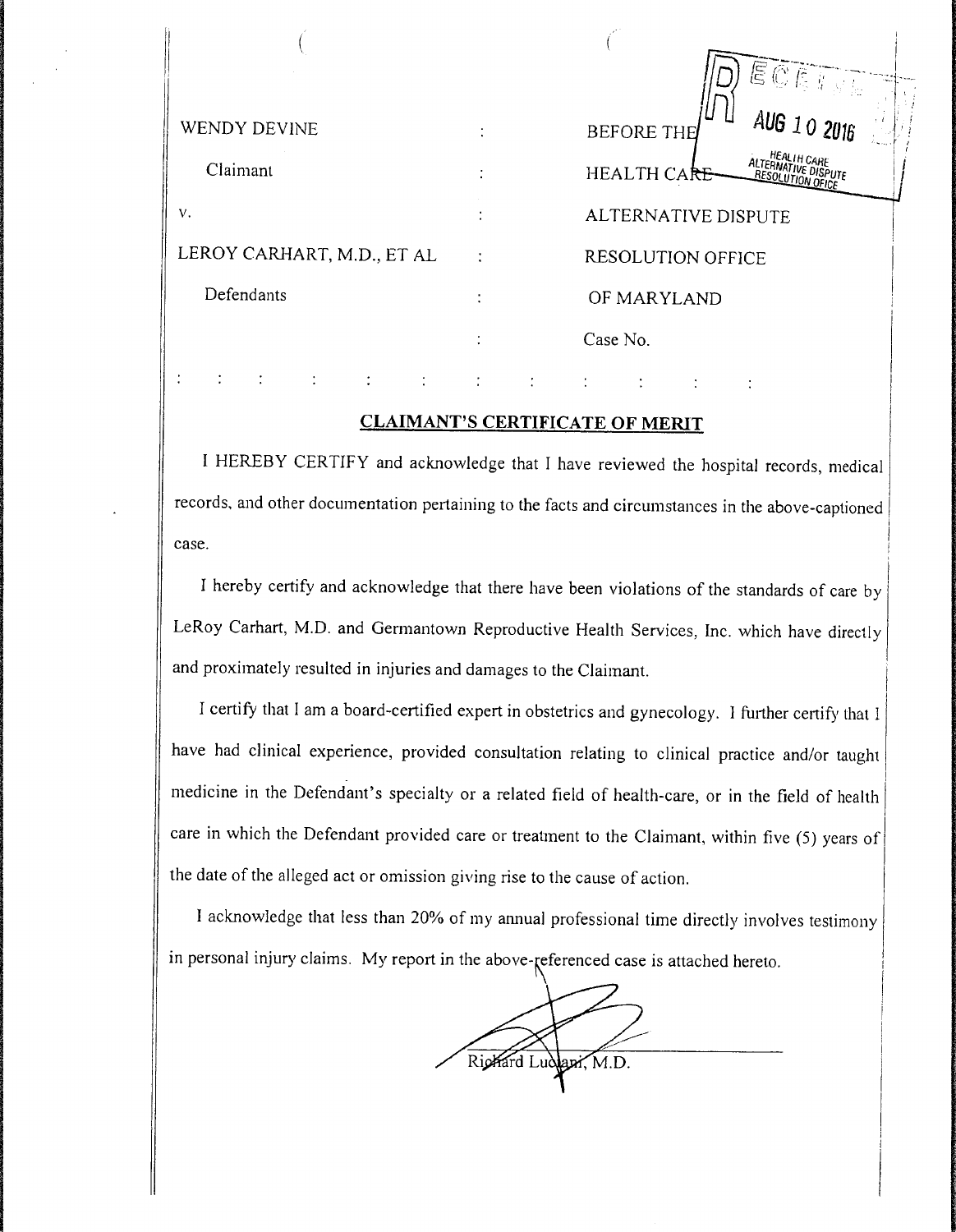Jonathan Schochor, Esquire Schochor, Federico and Staton, P.A. The Paulton 1211 St. Paul Street Baltimore, Maryland 21202

Re: Wendy Devine

Dear Mr. Schochor:

This is to acknowledge that after a review of the medical records and other material involved in the above-referenced case, I have concluded that there have been violations of the standards of care by LeRoy Carhart, M.D. and Germantown Reproductive Health Services, Inc. which have directly and proximately resulted in injuries and damages to the Claimant.

It is my opinion that the Defendant Carhart, acting for himself and as a duly authorized agent and/or employee of the Defendant Germantown Reproductive Health Services, Inc. breached the standards of care by negligently perforating the entire side of Ms. Devine's uterine wall and injuring her right ovary, right uterine artery and bowel mesentery. As a result of the negligence of these Defendants, Ms. Devine developed uncontrollable bleeding that required emergent admission to the hospital, blood transfusions and prolonged hospitalization to address the injuries to her reproductive system. It is my opinion that had all of these Defendants complied with the applicable standards of care that all of the injuries and damages sustained by Wendy Devine would have been avoided. Additionally, I incorporate the Complaint filed in this case by reference.

I certify that I am a board-certified expert in obstetrics and gynecology. I further certify that I have had clinical experience, provided consultation relating to clinical practice and/or taught medicine in the Defendants' specialty or a related field of health-care, or in the field of health care in which the Defendants provided care or treatment to the Claimant, within five (5) years of the date of the alleged act or omission giving rise to the cause of action.

Accordingly, I have concluded that the case filed before the Health Care Alternative Dispute Resolution Office of Maryland is meritorious. I also acknowledge that less than twenty percent of my annual professional time involves testimony in personal injury claims.

This report represents a broad summary of my opinions for purposes of certifying the merit of this matter. I specifically reserve the right to modify, amend and/or supplement my opinions as further information about this case is made available to me through the discovery process.

Very truly yours Richard Luciani, M.D.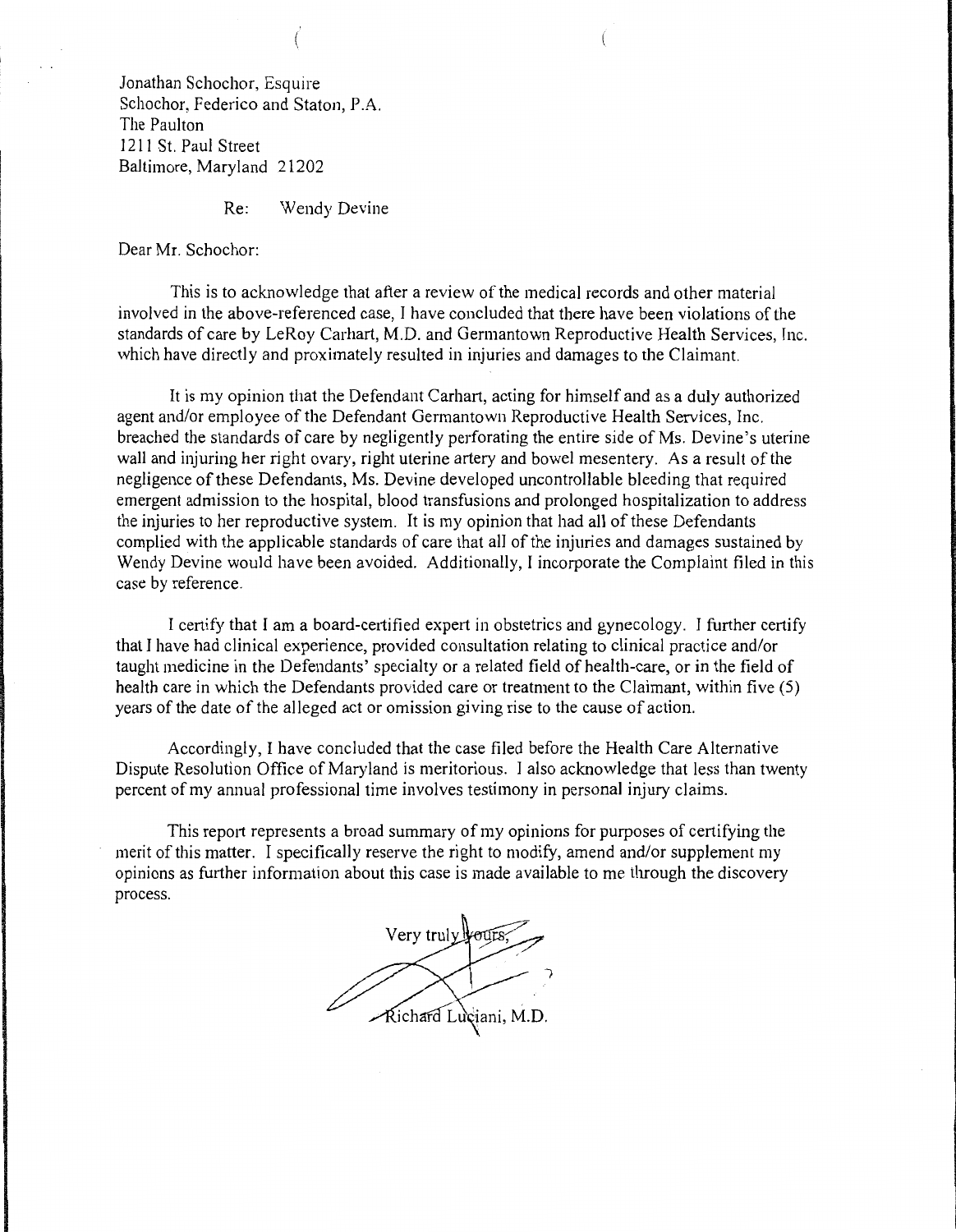Circuit Court for Montgomery County

#### City or County CIVIL - NON-DOMESTIC CASE INFORMATION REPORT

 $\bar{\rm t}$ 

| CASE NAME: Devine<br>JURY DEMAND:<br>$\sqrt{X}$ Yes $\int$<br>RELATED CASE PENDING? $\sqrt{Y}$ es $\sqrt{X}$ No If yes, Case #(s), if known:<br>Special Requirements? | Plaintiff<br>$\mathbf{R}$ No<br>Anticipated length of trial:                                             | Carhart, et al.<br>VS.                       |                                                   |
|-----------------------------------------------------------------------------------------------------------------------------------------------------------------------|----------------------------------------------------------------------------------------------------------|----------------------------------------------|---------------------------------------------------|
|                                                                                                                                                                       |                                                                                                          |                                              | Defendant                                         |
|                                                                                                                                                                       |                                                                                                          | hours or                                     | 10<br>days                                        |
|                                                                                                                                                                       | Interpreter (Please attach Form CC-DC-041)                                                               |                                              |                                                   |
|                                                                                                                                                                       | ADA accommodation (Please attach Form CC-DC-049)                                                         |                                              |                                                   |
|                                                                                                                                                                       | NATURE OF ACTION                                                                                         |                                              | <b>DAMAGES/RELIEF</b>                             |
| <b>TORTS</b>                                                                                                                                                          | (CHECK ONE BOX)                                                                                          |                                              |                                                   |
| Motor Tort                                                                                                                                                            | <b>LABOR</b><br>Workers' Comp.                                                                           | A. TORTS<br><b>Actual Damages</b>            |                                                   |
| $\Box$ Premises Liability                                                                                                                                             | Wrongful Discharge                                                                                       | Under \$7,500                                | $\blacksquare$ Medical Bills                      |
| Assault & Battery                                                                                                                                                     | <b>EEO</b>                                                                                               | $s_{7,500}$ - \$50,000                       | \$                                                |
| Product Liability                                                                                                                                                     | Other_                                                                                                   | $\sqrt{\$50,000 - $100,000}$                 | $\Box$ Property Damages                           |
| <b>X</b> Professional Malpractice                                                                                                                                     | <b>CONTRACTS</b>                                                                                         | <b>X</b> Over \$100,000                      | \$                                                |
| Wrongful Death                                                                                                                                                        | Insurance                                                                                                |                                              | Wage Loss                                         |
| Business & Commercial                                                                                                                                                 | Confessed Judgment                                                                                       |                                              |                                                   |
| Libel & Slander                                                                                                                                                       | Other                                                                                                    |                                              |                                                   |
| False Arrest/Imprisonment                                                                                                                                             | <b>REAL PROPERTY</b>                                                                                     | <b>B. CONTRACTS</b>                          | <b>C. NONMONETARY</b>                             |
| Nuisance                                                                                                                                                              | Judicial Sale                                                                                            |                                              |                                                   |
| Toxic Torts                                                                                                                                                           | Condemnation<br>Landlord Tenant                                                                          | Under \$10,000<br>$\Box$ \$10,000 - \$20,000 | Declaratory Judgment<br>$\blacksquare$ Injunction |
| Fraud<br>Malicious Prosecution                                                                                                                                        | Other                                                                                                    | Over $$20,0000$                              | $\Box$ Other $\Box$                               |
| Lead Paint                                                                                                                                                            | <b>OTHER</b>                                                                                             | <b>D. EQUITY</b>                             |                                                   |
| $\Box$ Asbestos                                                                                                                                                       | $\mathbf{\Gamma}$ Civil Rights                                                                           | See Addendum                                 |                                                   |
| $\Box$ Other                                                                                                                                                          | Environmental                                                                                            |                                              |                                                   |
|                                                                                                                                                                       | $J$ ADA                                                                                                  |                                              |                                                   |
|                                                                                                                                                                       | Other                                                                                                    |                                              |                                                   |
|                                                                                                                                                                       | ALTERNATIVE DISPUTE RESOLUTION INFORMATION                                                               |                                              |                                                   |
| A. Mediation $\Box$ Yes $\Box$ No                                                                                                                                     | Is this case appropriate for referral to an ADR process under Md. Rule 17-101? (Check all that apply)    | C. Settlement Conference TYes No             |                                                   |
| B. Arbitration $\bigcap$ Yes $\bigcap$ No                                                                                                                             |                                                                                                          | D. Neutral Evaluation<br>$Yes \prod No$      |                                                   |
|                                                                                                                                                                       | <b>TRACK REQUEST</b>                                                                                     |                                              |                                                   |
|                                                                                                                                                                       | With the exception of Baltimore County and Baltimore City, please fill in the estimated LENGTH OF TRIAL. |                                              |                                                   |
| THIS CASE WILL THEN BE TRACKED ACCORDINGLY.                                                                                                                           | 1/2 day of trial or less                                                                                 | 3 days of trial time                         |                                                   |
|                                                                                                                                                                       | day of trial time                                                                                        | More than 3 days of trial time               |                                                   |
|                                                                                                                                                                       | 2 days of trial time                                                                                     |                                              |                                                   |
|                                                                                                                                                                       | PLEASE SEE PAGE TWO AND THREE OF THIS FORM FOR INSTRUCTIONS PERTAINING TO THE BUSINESS                   |                                              |                                                   |
|                                                                                                                                                                       | AND TECHNOLOGY CASE MANAGEMENT PROGRAM AND COMPLEX SCIENCE AND/OR MEDICAL CASE                           |                                              |                                                   |
|                                                                                                                                                                       | MANAGEMENT PROGRAM (ASTAR), AS WELL AS ADDITIONAL INSTRUCTIONS IF YOU ARE FILING YOUR                    |                                              |                                                   |
|                                                                                                                                                                       |                                                                                                          |                                              |                                                   |
| 9/26/16<br>$Date$ $\_\$                                                                                                                                               | COMPLAINT IN BALTIMORE CITY, BALTIMORE COUNTY, OR PRINCE GEORGE'S COUNTY.<br>Signature                   |                                              |                                                   |

 $\epsilon$ 

 $\boxed{1}$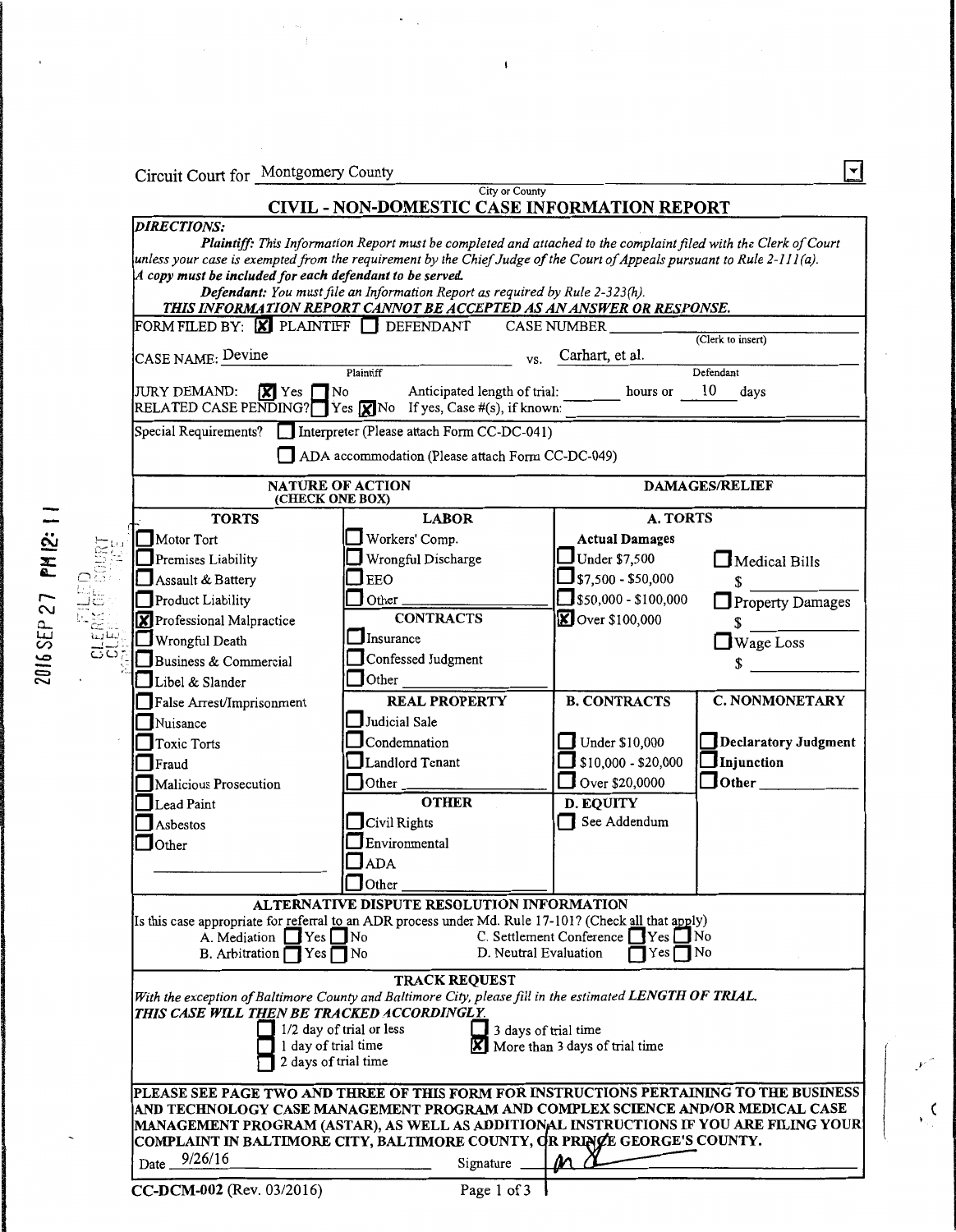| <b>NESS AND TECHNOLOGY CASE MANAGE</b>                                                                                     |                                                                                                                                                                                                                                                       |                                                                                                                                                                                       |      |  |
|----------------------------------------------------------------------------------------------------------------------------|-------------------------------------------------------------------------------------------------------------------------------------------------------------------------------------------------------------------------------------------------------|---------------------------------------------------------------------------------------------------------------------------------------------------------------------------------------|------|--|
| For all jurisdictions, if Business and Technology track designation under Md. Rule 16-205 is requested, attach a duplicate |                                                                                                                                                                                                                                                       |                                                                                                                                                                                       |      |  |
|                                                                                                                            |                                                                                                                                                                                                                                                       | copy of complaint and check one of the tracks below.                                                                                                                                  |      |  |
|                                                                                                                            |                                                                                                                                                                                                                                                       |                                                                                                                                                                                       |      |  |
|                                                                                                                            | <b>Expedited</b>                                                                                                                                                                                                                                      | Standard<br>Trial within 18 months                                                                                                                                                    |      |  |
|                                                                                                                            | Trial within 7 months<br>of Filing                                                                                                                                                                                                                    | of Filing                                                                                                                                                                             |      |  |
|                                                                                                                            |                                                                                                                                                                                                                                                       |                                                                                                                                                                                       |      |  |
| <b>EMERGENCY RELIEF REQUESTED</b>                                                                                          |                                                                                                                                                                                                                                                       |                                                                                                                                                                                       |      |  |
|                                                                                                                            |                                                                                                                                                                                                                                                       | Signature                                                                                                                                                                             | Date |  |
|                                                                                                                            | <b>COMPLEX SCIENCE AND/OR MEDICAL CASE</b><br><b>MANAGEMENT PROGRAM (ASTAR)</b>                                                                                                                                                                       |                                                                                                                                                                                       |      |  |
|                                                                                                                            |                                                                                                                                                                                                                                                       | FOR PURPOSES OF POSSIBLE SPECIAL ASSIGNMENT TO AN ASTAR RESOURCE JUDGE under Md. Rule 16-202.<br>Please check the applicable box below and attach a duplicate copy of your complaint. |      |  |
|                                                                                                                            | Standard - Trial within 18 months of Filing<br>Expedited - Trial within 7 months of Filing                                                                                                                                                            |                                                                                                                                                                                       |      |  |
|                                                                                                                            | COUNTY PLEASE FILL OUT THE APPROPRIATE BOX BELOW.                                                                                                                                                                                                     | IF YOU ARE FILING YOUR COMPLAINT IN BALTIMORE CITY, BALTIMORE COUNTY, OR PRINCE GEORGE'S                                                                                              |      |  |
|                                                                                                                            |                                                                                                                                                                                                                                                       | <b>CIRCUIT COURT FOR BALTIMORE CITY (CHECK ONLY ONE)</b>                                                                                                                              |      |  |
| Expedited                                                                                                                  | Trial 60 to 120 days from notice. Non-jury matters.                                                                                                                                                                                                   |                                                                                                                                                                                       |      |  |
| Standard-Short                                                                                                             | Trial 210 days.                                                                                                                                                                                                                                       |                                                                                                                                                                                       |      |  |
| Standard                                                                                                                   | Trial 360 days.                                                                                                                                                                                                                                       |                                                                                                                                                                                       |      |  |
| Lead Paint                                                                                                                 | Fill in: Birth Date of youngest plaintiff _____________                                                                                                                                                                                               |                                                                                                                                                                                       |      |  |
| Events and deadlines set by individual judge.<br>Asbestos                                                                  |                                                                                                                                                                                                                                                       |                                                                                                                                                                                       |      |  |
| Protracted Cases                                                                                                           | Complex cases designated by the Administrative Judge.                                                                                                                                                                                                 |                                                                                                                                                                                       |      |  |
| <b>CIRCUIT COURT FOR BALTIMORE COUNTY</b>                                                                                  |                                                                                                                                                                                                                                                       |                                                                                                                                                                                       |      |  |
|                                                                                                                            |                                                                                                                                                                                                                                                       |                                                                                                                                                                                       |      |  |
| <b>Expedited</b><br>(Trial Date-90 days)                                                                                   |                                                                                                                                                                                                                                                       | Attachment Before Judgment, Declaratory Judgment (Simple), Administrative Appeals, District<br>Court Appeals and Jury Trial Prayers, Guardianship, Injunction, Mandamus.              |      |  |
| Standard<br>(Trial Date-240 days)                                                                                          | Condemnation, Confessed Judgments (Vacated), Contract, Employment Related Cases, Fraud and<br>Misrepresentation, International Tort, Motor Tort, Other Personal Injury, Workers' Compensation<br>Cases.                                               |                                                                                                                                                                                       |      |  |
| Extended Standard<br>(Trial Date-345 days)                                                                                 | Asbestos, Lender Liability, Professional Malpractice, Serious Motor Tort or Personal Injury Cases<br>(medical expenses and wage loss of \$100,000, expert and out-of-state witnesses (parties), and trial<br>of five or more days), State Insolvency. |                                                                                                                                                                                       |      |  |
| Complex<br>(Trial Date-450 days)                                                                                           | Other Complex Cases.                                                                                                                                                                                                                                  | Class Actions, Designated Toxic Tort, Major Construction Contracts, Major Product Liabilities,                                                                                        |      |  |

 $\overline{(}$ 

 $\begin{pmatrix} 1 \\ 1 \end{pmatrix}$ 

 $\bar{t}$ 

 $\bar{\beta}$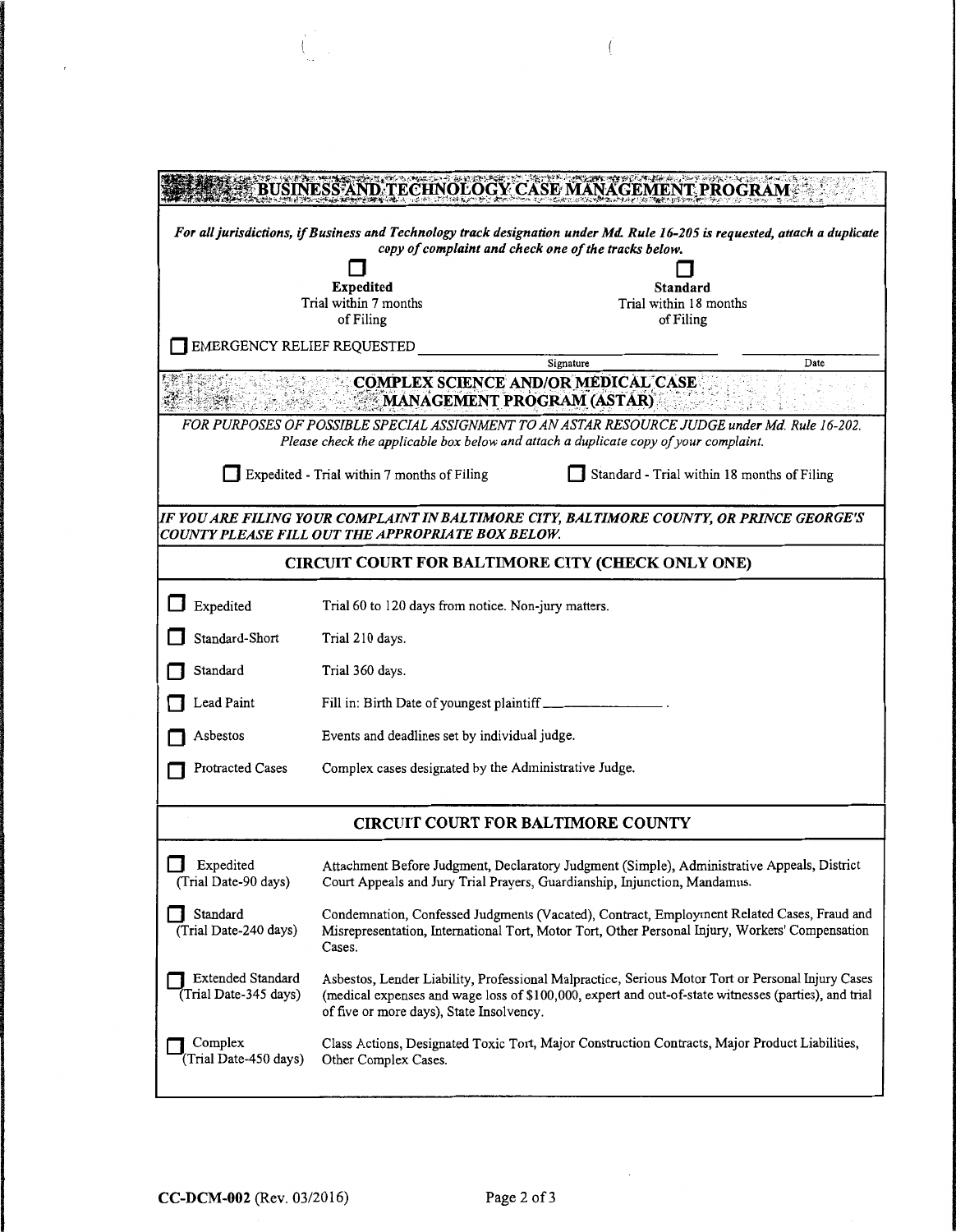| <b>CIRCUIT COURT FOR PRINCE GEORGE'S COUNTY</b>                                                                                                                                                                |                                                      |                                     |  |  |
|----------------------------------------------------------------------------------------------------------------------------------------------------------------------------------------------------------------|------------------------------------------------------|-------------------------------------|--|--|
| To assist the Court in determining the appropriate Track for this case, check one of the boxes below. This information is not<br>an admission and may not be used for any purpose other than Track Assignment. |                                                      |                                     |  |  |
| Liability is conceded.                                                                                                                                                                                         |                                                      |                                     |  |  |
| Liability is not conceded, but is not seriously in dispute.                                                                                                                                                    |                                                      |                                     |  |  |
| Liability is seriously in dispute.                                                                                                                                                                             |                                                      |                                     |  |  |
|                                                                                                                                                                                                                | <b>CIRCUIT COURT FOR PRINCE GEORGE'S COUNTY ONLY</b> |                                     |  |  |
| Section D. Equity Cases - Addendum                                                                                                                                                                             |                                                      |                                     |  |  |
| Accounting                                                                                                                                                                                                     | <b>Adverse Possession</b>                            | Appointment of a Trustee            |  |  |
| Assumption of Jurisdiction                                                                                                                                                                                     | Authorized Sale                                      | Breach of Covenant                  |  |  |
| Constructive Trust                                                                                                                                                                                             | Declaratory Judgment (Equity)                        | Declaratory Relief (Equity)         |  |  |
| Detinue                                                                                                                                                                                                        | Disciplinary Action                                  | Ejectment                           |  |  |
| Equitable Relief                                                                                                                                                                                               | <b>Establishment of Trust</b>                        | Foreclosure Land Installment        |  |  |
| Foreclosure Lien                                                                                                                                                                                               | Foreclosure Right of Redemption                      | Foreclosure Statement Condo         |  |  |
| Foreclosure of Deed Trust                                                                                                                                                                                      | Foreclosure Mortgage                                 | Forfeiture of Prop. / Personal Item |  |  |
| Foreclosure of Currency or Vehicle                                                                                                                                                                             | Fraudulent Conveyance                                | Injunctive Relief (Equity)          |  |  |
| Mandamus (Equity)                                                                                                                                                                                              | Mechanic's Lien                                      | Notice of Lis Pendens               |  |  |
| Part / Sale in Lieu of Part                                                                                                                                                                                    | <b>Quiet Title</b>                                   | Receiverships                       |  |  |
| Removal of Trustee                                                                                                                                                                                             | Set Aside Deed                                       | Specific Performance                |  |  |
| Specific Transaction                                                                                                                                                                                           | <b>Structured Settlement</b>                         | Trust                               |  |  |
|                                                                                                                                                                                                                |                                                      |                                     |  |  |

 $\int_0^{\frac{1}{2}}$ 

*!*  (

 $\mathcal{S}$ 

 $\mathcal{A}^{\mathcal{A}}$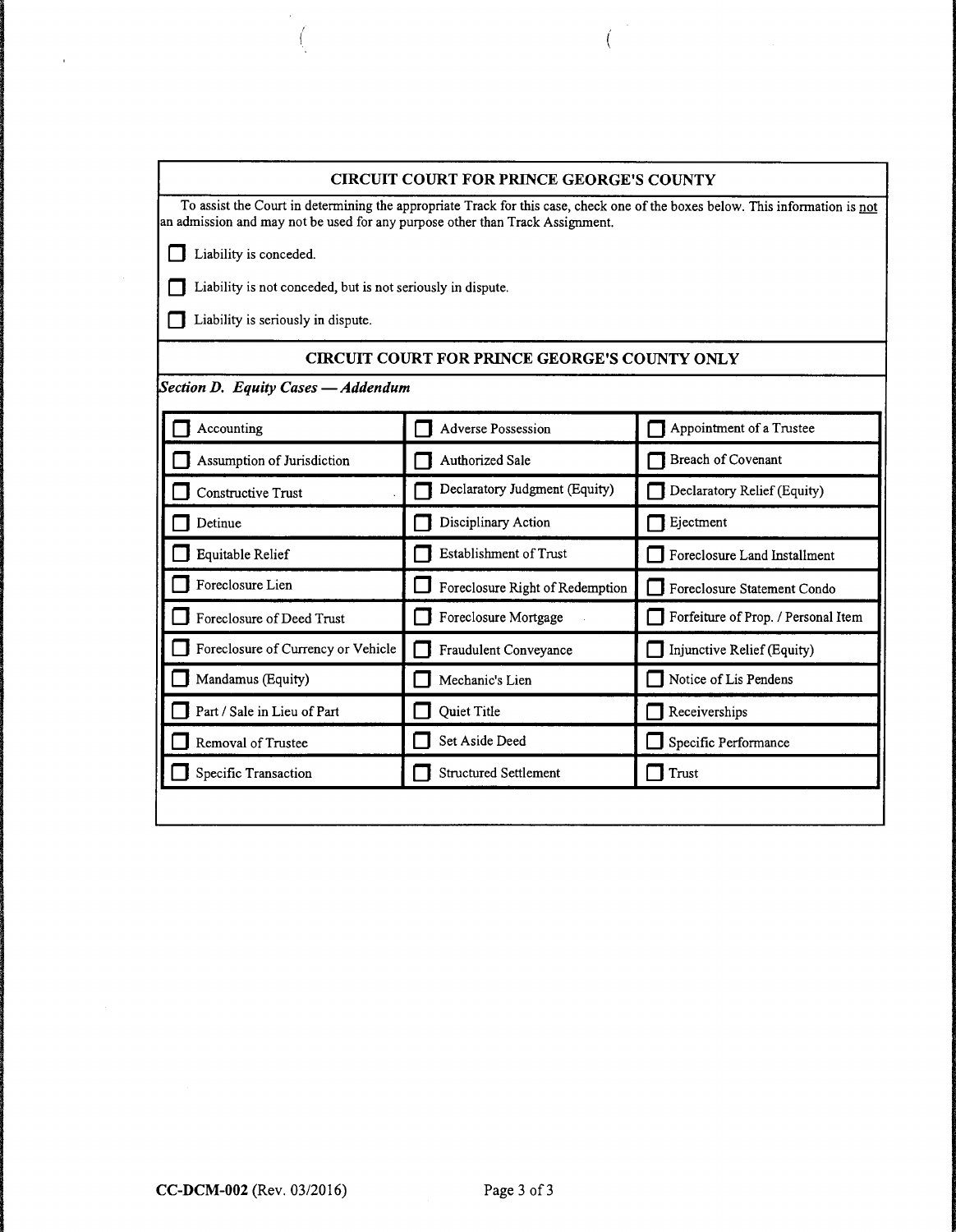| WENDY DEVINE, et al.                |   | IN THE               |
|-------------------------------------|---|----------------------|
| Plaintiff                           |   | <b>CIRCUIT COURT</b> |
| v.                                  | ٠ | FOR.                 |
| LEROY H. CARHART, JR., M.D., et al. |   | MONTGOMERY COUNTY    |
| Defendants                          |   | Case $No.$ :         |
|                                     |   |                      |

#### **CERTIFICATE OF DISCOVERY**

I HEREBY CERTIFY that Interrogatories, Request for Production of Documents, and Notice to Take Deposition will be served along with the Complaint, and that I will retain the original of this document in my possession, without alteration, until the case is concluded in this Court, the time for noting an appeal has expired, and any appeal noted has been decided.

.....  $\checkmark$ 

> Jonathan Schochor Schochor, Federico and Staton, P.A. 1211 St. Paul Street Baltimore, Maryland 21202 ( 410) 234-1000 jschochor@sfspa.com

 $\ddot{\cdot}$ 

 $\ddot{\cdot}$ 

Attorneys for the Plaintiff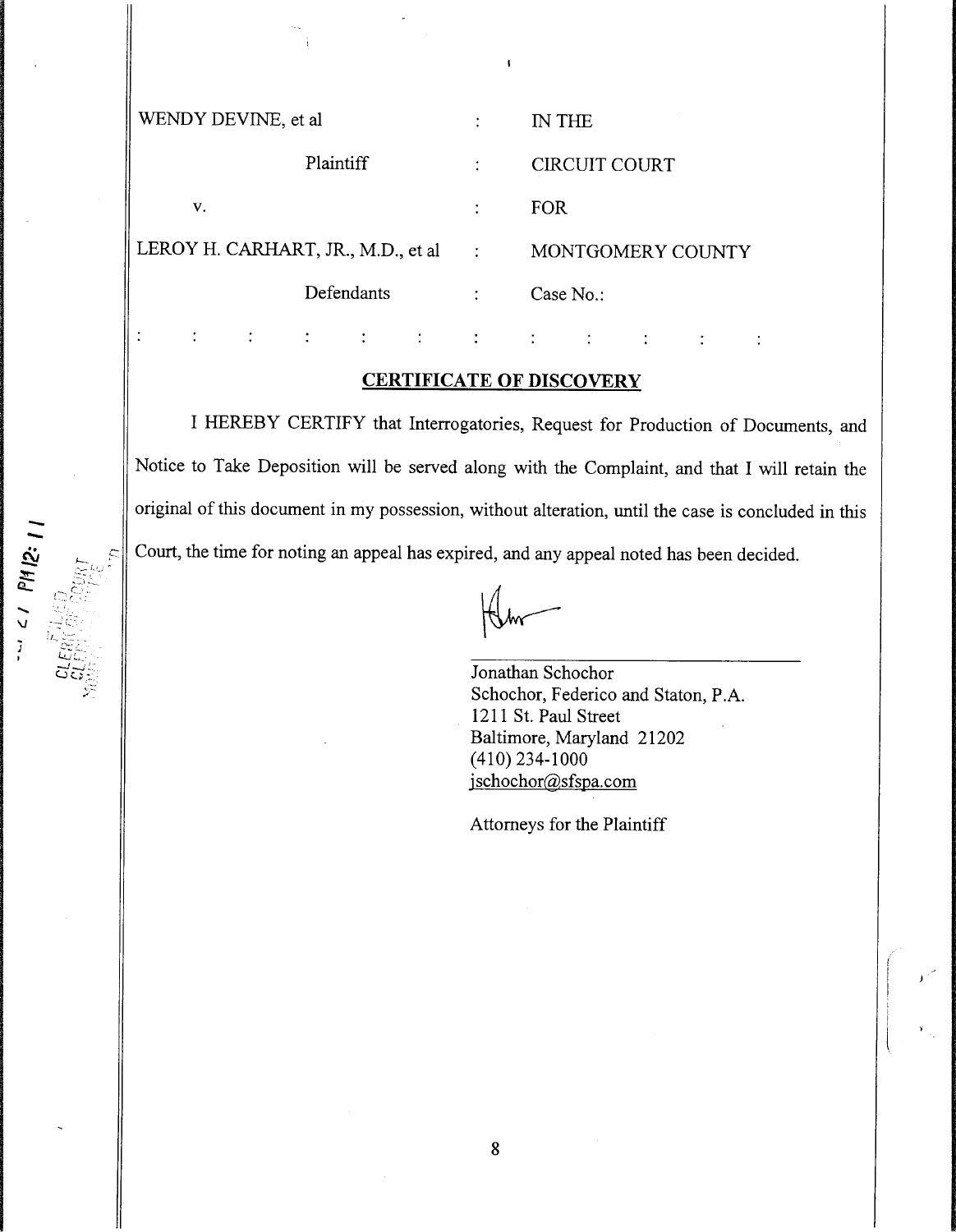## IN THE CIRCUIT COURT FOR MONTGOMERY COUNTY, MARYLAND

WENDY DEVINE Plaintiff

## LEROY H CARHART JR, ET AL Defendant

v. 25378.*V.* Judge: RICHARD<sup>es</sup>JORDAN

> <····=···=···=···=···=···=~:l'~:~'~:~:j:~.:~:~.:•,•\_,',=,·.,·\_::, .. -::::~=~~~~~:~~:~~~~~::· ··:::::::::::;:: ::::::::::::::::::;:::::::;:··

::11:••\

#### NOTICE OF SCHEDULING HEARING AND ORDER OF COURT - TRACK 4 (838) **COMPLAINT FILED ON 09/27/2016**

SCHEDULING HEARING, 12/30/2016, 9:00 AM COURTROOM 51, ATTENDANCE REQUIRED PLUS<br>DEADLINE: PLT EXPERTS IDENTIFIED: 12/30/2016

It is by the Circuit Court for Montgomery County, Maryland, hereby ORDERED as follows:

- 1) Effective this date, this case is assigned to a CIVIL calendar under the supervision of the judge as noted above. ALL FUTURE FILINGS IN THIS CASE SHALL BEAR THE CASE NUMBER AND THE JUDGE'S NAME BENEATH THE CASE NUMBER. On filing any motion or paper related thereto with the Clerk's Office, a courtesy copy shall be delivered to the assigned judge's chambers by the party filing the pleading .
- 2) MOTIONS FILED IN A TRACK 4 ACTION SHALL NOT EXCEED 25 PAGES INCLUDING ANY MEMORANDUM, OF:LAW AND OPPOSITION/REPLY MOTIONS SHALL NOT EXCEED 15 PAGES WITHOUT LEAVE OF COURT. ··;:::::::::::::::::::~::::::::.. .·:·:·:·:·:·:· :· ·.·.·.·
- . 3) Proof of Service. Within sixty-five (65) days of the filing of the Complaint, Plaintiff must file proof of service on each of the Defendants of the following: copies of the Summons, the Complaint, and this Notice of Scheduling Hearing and Order.
	- a) As to any Defendant for whom such proof of service has not been filed, the Court will consider dismissing the Complaint without prejudice at the time of the Scheduling Hearing.  $\frac{1}{2}$  As to any Defendant not served at the time of the initial Scheduling Hearing, the Court may  $\frac{1}{2}$ , sever the case against that party.
	- $c)$  A motion for alternative service as to any unserved Defendant may not be filed after the 121st day after filing of the complaint: DEADLINE: 01/23/2017
	- $\beta$ ) Defendants who are not served by the 121st day after filing of the complaint are subject to dismissafunder Rule 2-507.
	- e) As to any Defendant served with the Summons and Complaint, within thirty (30) days of service, the Defendant must file the Defendant's Civil Information Form with the initial pleading and a copy mailed to Plaintiff.
- 4) <sup>88</sup>Answer or Other Responsive Pleading. Within the time permitted under Maryland Rules, each Defendant must respond to the Complaint by filing an Answer or other responsive pleading. These pleadings must be filed in accordance with Rule 2-321. If no timely response has been

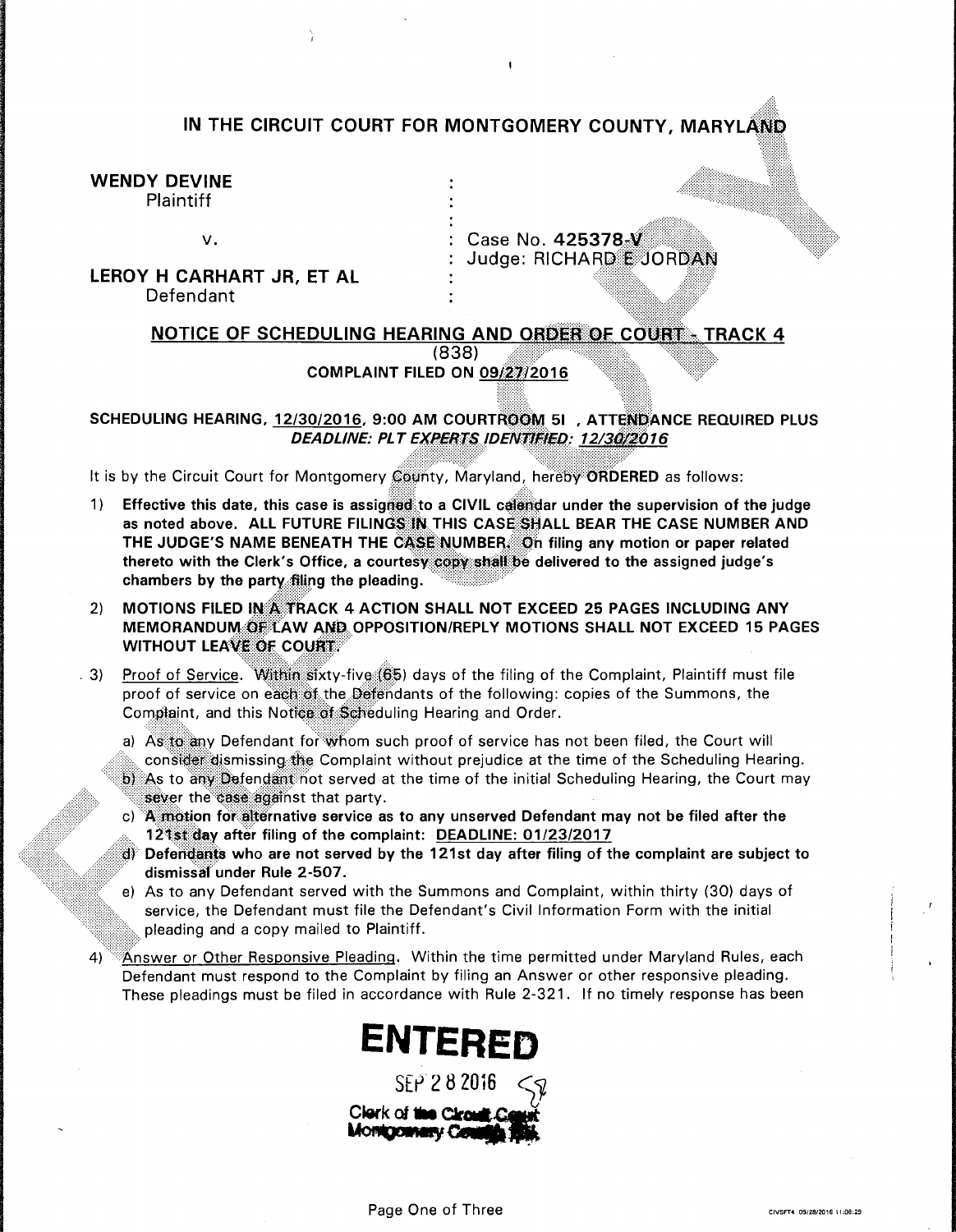filed, the Court may enter an Order of Default pursuant to Rule 2-613 at the time of the initial Scheduling Hearing.

- 5) Initial Discovery. No later than ten ( 10) days before the initial Scheduling Hearing, the parties shall: complete sufficient initial discovery to enable them to participate in the hearing meaningfully and in good faith and to make decisions regarding (a) settlement, (b) consideration of available and appropriate forms of alternative dispute resolution (ADR) [PLEASE SEE PARAGRAPH 10 BELOW], (c) limitation of issues, (d) stipulations, {e) any issues relating to preserving discoverable information, (f) any issues relating to discovery of electronically stored information, including the form in which it is to be produced, (g) any issues relating to claims of privilege or of protection, and (h) other matters that may be considered at the hearing; including:
	- a) Initial Disclosure of the Plaintiff's Experts to occur no later than the Scheduling Hearing: The deadline for the disclosure of Plaintiff's experts coincides with the Scheduling Hearing. Given the early stage of discovery, while disclosure of the area of expertise is expected, some flexibility will be applied as to the specific opinion of the expert. The obligation to supplement the information provided by this deadline continues and must be provided without delay as soon as it is known to the Plaintiff, but no later than thirty (30) days after the Scheduling Hearing without leave of the Court, including any substance of the findings and opinions, grounds for each opinion on which the expert is expected to testify, as well as copies of all reports received from each expert witness. Under no circumstances may this information be withheld.
- 6) Discovery of Electronic Information. Further, with regard to the discovery of electronic information, the Parties shall confer in person or by telephone and attempt to reach agreement, or narrow the areas of disagreement, as to the preservation of electronic information, if any, and the necessity and manner of conducting discovery regarding electronic information, and the parties shall be prepared to address the following at the Scheduling Hearing:
	- a) Identification and retention of discoverable electronic information and what, if any, initial discovery and any party requests in order to identify discoverable electronic information;
	- b) Exchange of discoverable information in electronic format where appropriate, including:
		- i) The format of production, *i.e.,* PDF, TIFF or JPEG file or native formats such as Microsoft Word, Word Perfect, *etc.,* and the manner in which the information shall be exchanged such as CD-ROM disks or otherwise; and
		- ii) Whether separate indices will be exchanged and whether the documents and information exchanged will be electronically numbered.
	- c) Whether the parties agree as to the apportionment of costs for production of electronic information that is not maintained on a party's active computers, computer servers or databases;
	- d) The manner of handling inadvertent production of privileged materials; and
	- e) Whether the parties agree to refer electronic discovery disputes to a Special Master for resolution.

The parties shall reduce all areas of agreement, including any agreements regarding inadvertent disclosure of privileged materials, to a stipulated order to be presented to the court at or before the Scheduling Hearing.

- 7) Attorneys' Fees. If a party intends to assert a "substantial claim" for attorneys' fees, the Court, at the Scheduling Hearing, will determine whether to require enhanced documentation, quarterly statements, or other procedures permitted by Maryland Rules. If triable by jury, the Court will determine the necessity of a separate discovery schedule, to include, if appropriate, the
- designation of experts relating to this issue. (See Rules 2-703, 2-704, and 2-705.) 8) Scheduling Hearing Statement. -~ •..• initial Scheduling Hearing, each party Scheduling Hearing Statement. The Murrers is the initial Scheduling Hearing, each part<br>must file with the Court and providence of the property and the assigned judge a Scheduling Hearing Statement setting forth the following information:

# Clerk of the Circuit Court

Questions? Please see www.montgomerycountymargety Collections? Please see www.montgomerycountymargety Collection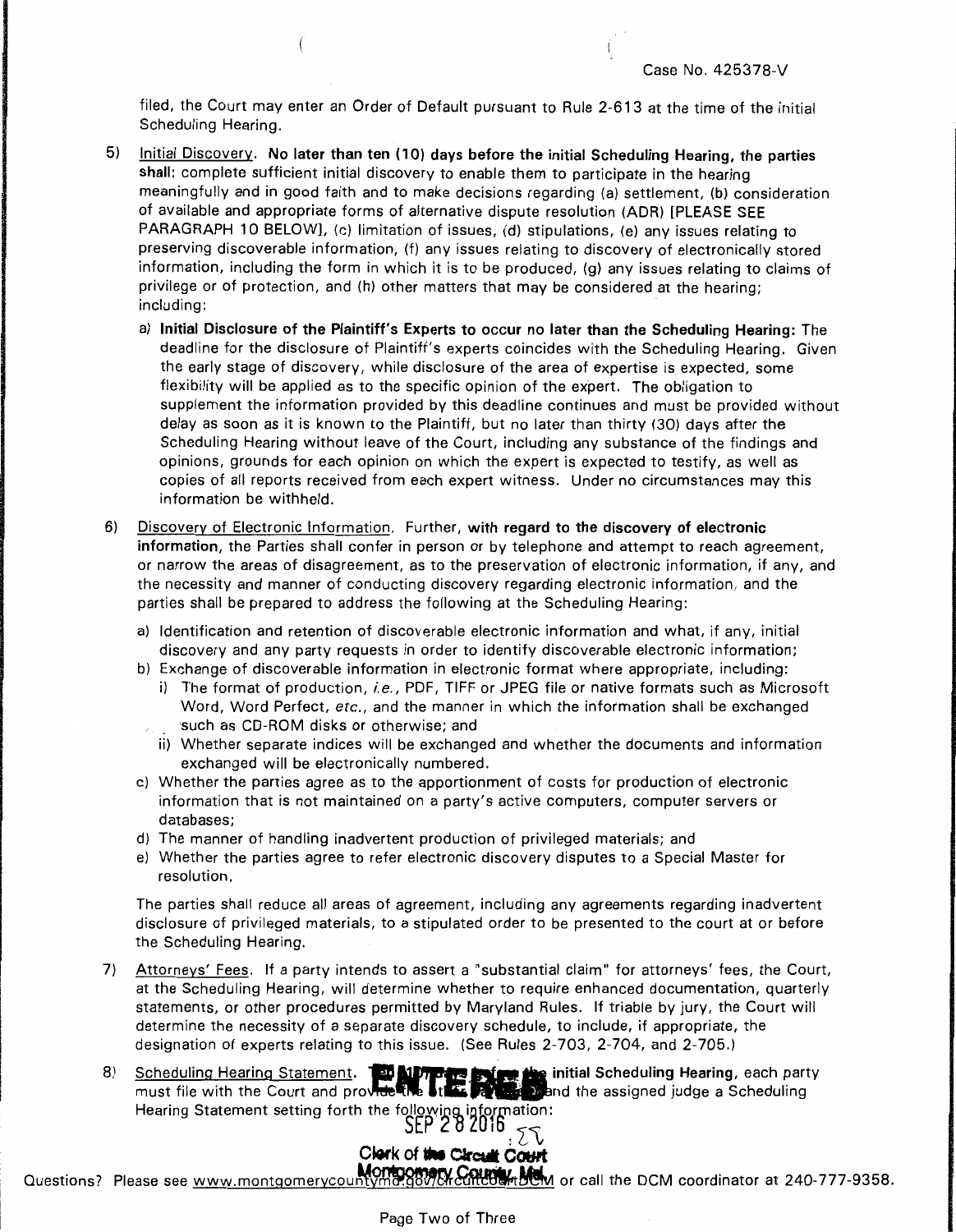- a) for the Plaintiff, a brief statement of the nature of the controversy and the claims being made by the Plaintiffs;
- b) for the Defendant, a concise statement of the Defendant's defenses;
- c) an itemization of damages or other relief sought for the Plaintiff and an itemization of matters in mitigation of damages or in opposition to the relief sought by the Defendant;
- d) the maximum offer or minimum demand now acceptable to your client;
- e) a concise statement of the number of witnesses and a designation of the number and identity of proposed expert witnesses;
- f) an estimation of the amount of time it will take to complete each party's portion of the trial.
- g) If a "substantial claim" for attorneys' fees is anticipated, a concise statement from the party asserting the claim, setting forth how fees will be documented, whether the claim is pursuant to law, statute or contract, identifying the legal theory, statute of contract provision, whether counsel agrees to follow the Guidelines Regarding Compensable and Non-Compensable Attorneys' Fees, and whether the claim is triable by jury. If triable by jury, counsel shall confer in person or by telephone and be prepared to address at the Scheduling Hearing the need for and contents of a separate discovery schedule relating to attorneys' fees, to include, if appropriate, the designation of experts.
- 9) On the date and time noted above, all counsel and any unrepresented parties shall appear before the assigned judge at an initial Scheduling Hearing to discuss the possibilities of settlement, ADR, and to establish a schedule for the completion of all proceedings. This Order is the only notice that parties and counsel will receive concerning this hearing. Failure to appear may result in sanctions. Where the Plaintiff does not appear, failure to appear may result in dismissal of the complaint, EVEN IF DEFENDANTS HAVE NOT YET BEEN SERVED OR HAVE NOT YET ANSWERED.
- 10) Mediation. PLEASE BE ADVISED THAT THE COURT WILL ORDER MEDIATION IN THE ABOVE-CAPTIONED CASE. PLEASE DISCUSS ADR/MEDIATION WITH THE OPPOSING PARTY (OR COUNSEL, IF APPLICABLE) PRIOR TO THE SCHEDULING HEARING. Parties choosing a mediator must pay the rate agreed upon by the parties and the mediator. Where the court designates a mediator, pursuant to Rule 17-208, the parties will pay the hourly rate established by the court. Counsel/parties may object to participating in mediation either at the Scheduling Hearing, or in accordance with Rule 17-202(f), within thirty (30) days after entry of the order, may file (A) an objection to the referral, (B) an alternative proposal, or (C) a "Request to Substitute ADR Practitioner" substantially in the form set forth in Rule 17-202(g).
- 11) Postponement of the Scheduling Hearing. Upon advice that the date noted above is in conflict with another required appearance for any attorney of record or unrepresented party, the Hearing may be postponed once for no more than two (2) weeks, with the consent of all parties. No other postponement of the Hearing will be granted except upon motion for good cause shown. Failure to appear at the Scheduling Hearing may result in a dismissal and/or default judgment.
- 12) THE TRIAL DATE SHALL BE SET AT THE SCHEDULING HEARING BETWEEN THE DATES NOTED BELOW. COUNSEL ARE ENCOURAGED TO CLEAR DATES WITH ONE ANOTHER AND THE ASSIGNMENT OFFICE PRIOR TO THE SCHEDULING HEARING:

[TRIAL DATE BETWEEN: 08/04/2017 and 12/25/2017]



Date: 09/28/2016



W. Debelius III

**Montgowery County 1998**<br>Possession and use of cell phones, computers, other electronic devices, and cameras may be limited or prohibited in designated areas of the court facility. The use of any camera, cell phone, or any electronic device for taking, recording, or transmitting photographs, videos, or other visual images is prohibited in the court facility at all times, unless the court expressly grants permission in a specific instance.

Questions? Please see www.montgomerycountymd.gov/circuitcourtDCM or call the DCM coordinator at 240-777-9358.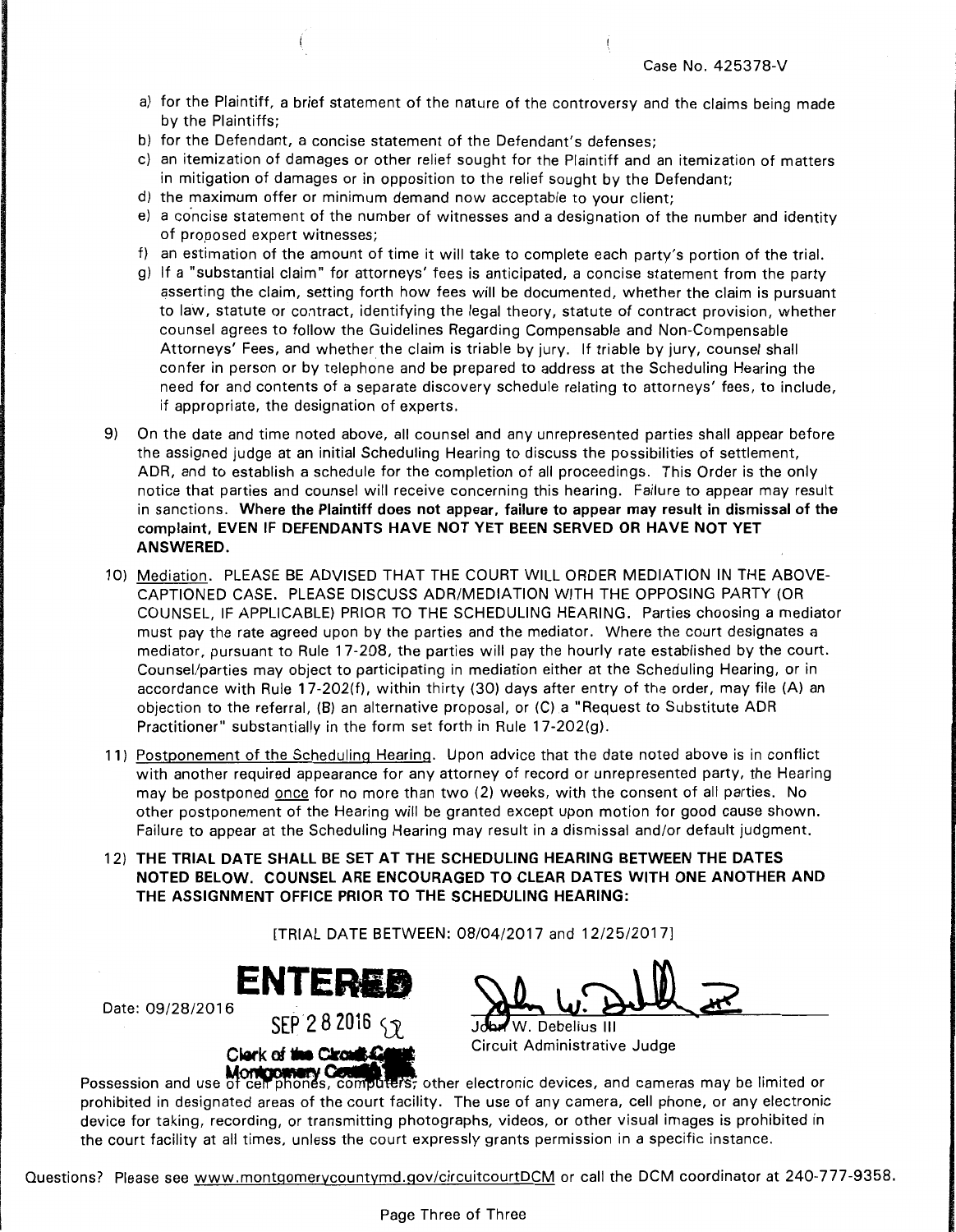09/28/2016 11:08:29 Addressee Check Sheet - 425378-V LEROY H CARHART JR 13233 EXECUTIVE PARK DR GERMANTOWN MD 20874 GERMANTOWN REPRODUCTIVE HEALTH SERVICES INC 13233 EXECUTIVE PARK DR GERMANTOWN MD 20874 JONATHAN SCHOCHOR, ESQ SCHOCHOR, FEDERICO & STATON, PA 1211 ST PAUL ST BALTIMORE MD 21202 SCOTT P KURLANDER, ESQ SCHOCHOR, FEDERICO AND STATON, P.A. THE PAULTON

 $\frac{1}{\sqrt{2}}\left(\frac{d}{2}\right)$ 

Page 01

 $\left($ 

1211 ST PAUL ST BALTIMORE MD 21202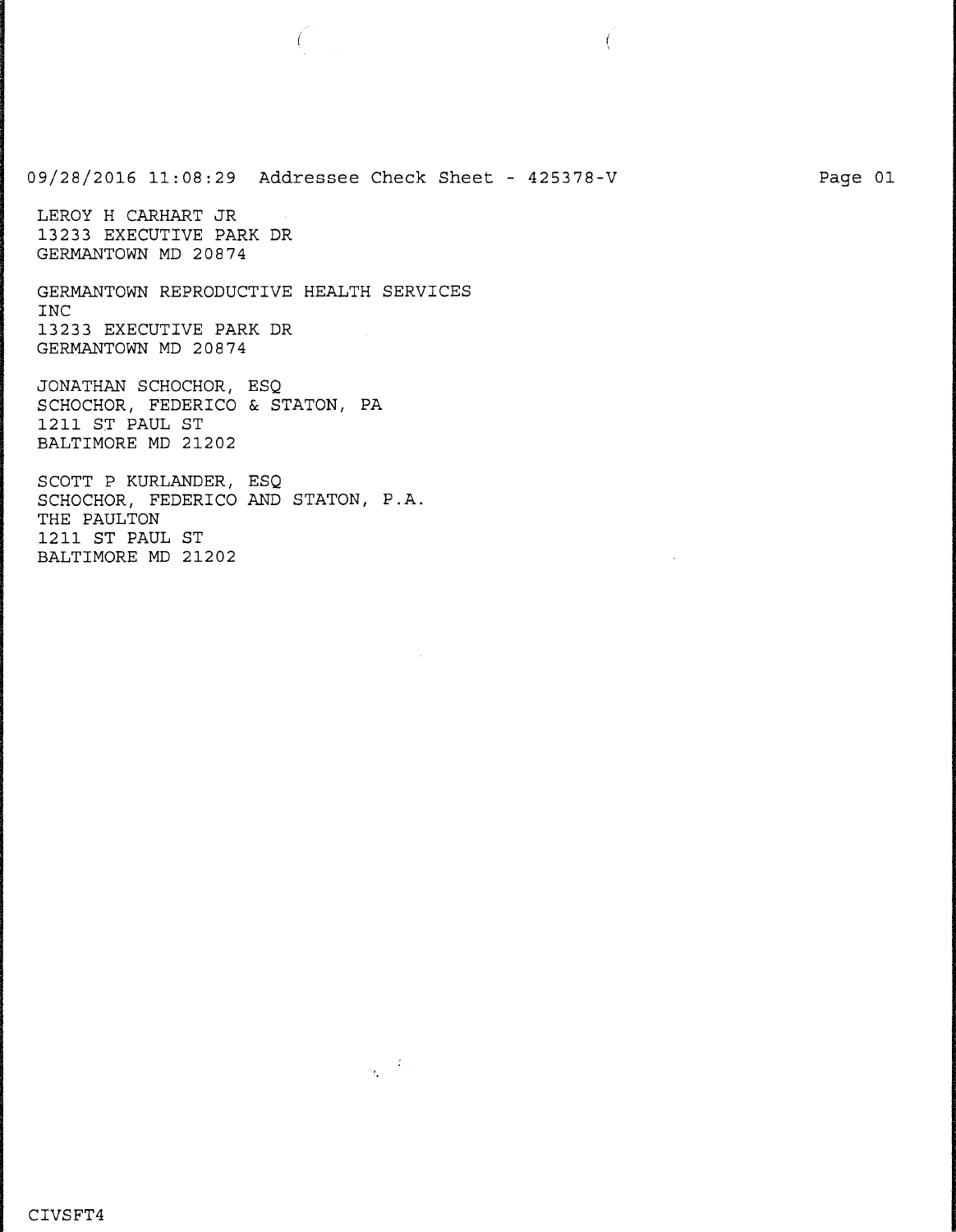

**Barbara H. Meiklejohn Clerk of the Circuit Court for Montgomery County, Maryland**  50 Maryland A venue Rockville, Maryland 20850-2397 September 28, 2016

RE: Notice of New Case Number for WENDY DEVINE VS LEROY H CARHART TR, ET AL Reference Case#: Case Type: NEGLIGENCE - MEDICAL ا<br>(836)

Dear Sir/Madam:

Please be advised that the above referenced case was received on September 27, 20  $\frac{16}{10}$  in the office of the Clerk for Montgomery County. This matter has been assigned case number  $425378-V$  . Please include this case mumber on all future papers to be filed in this case.

Sincerely,

 $=$ 

Clerk of the Circuit Court for Montgomery County, Maryland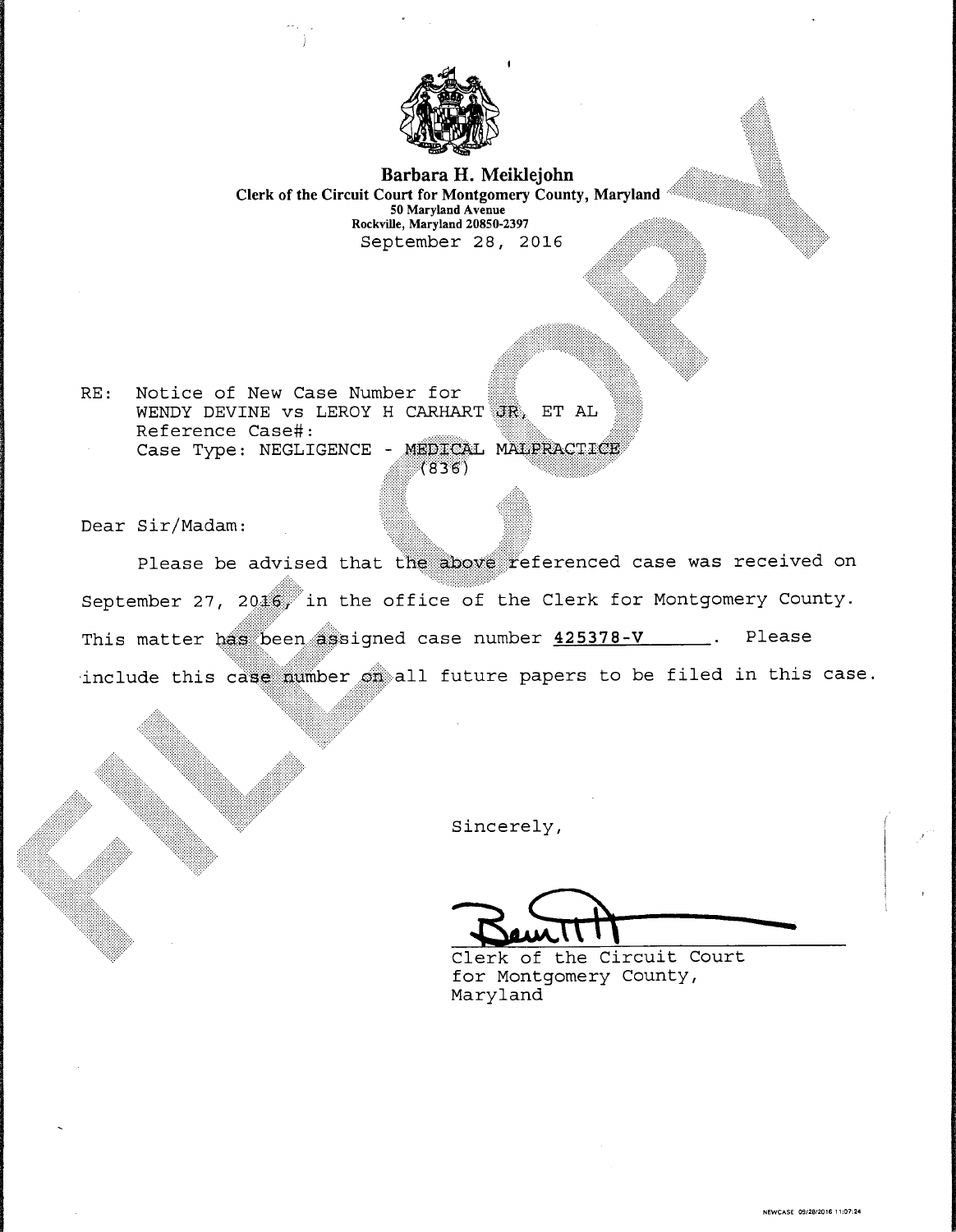09/28/2016 11:07:24 Addressee Check Sheet - 425378-V

WENDY DEVINE 1435 R STREET NW APT #200 WASHINGTON DC 20009

LEROY H CARHART JR 13233 EXECUTIVE PARK DR GERMANTOWN MD 20874

GERMANTOWN REPRODUCTIVE HEALTH SERVICES INC 13233 EXECUTIVE PARK DR GERMANTOWN MD 20874

JONATHAN SCHOCHOR, ESQ SCHOCHOR, FEDERICO & STATON, PA 1211 ST PAUL ST BALTIMORE MD 21202

SCOTT P KURLANDER, ESQ SCHOCHOR, FEDERICO AND STATON, P.A. THE PAULTON 1211 ST PAUL ST BALTIMORE MD 21202

Page 01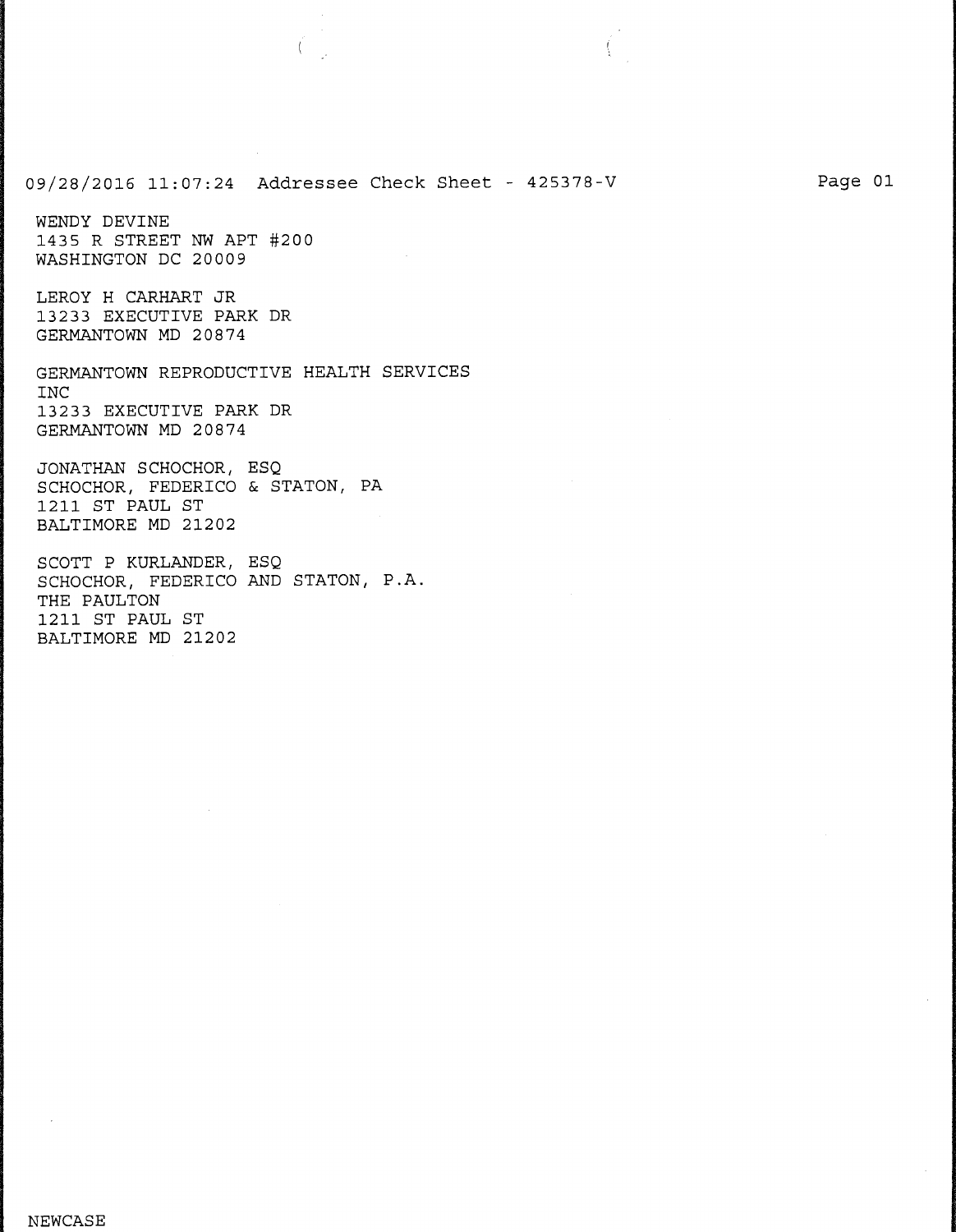## IN THE CIRCUI- COURT FOR MONTGOMERY COIL TY, MARYLAND

**WRIT OF SUMMONS** 

(248)

Case No: **425378-V** 

(Service Address)

You are hereby summoned to file a written response by pleading or motion in this court to the attached complaint filed by:

### **WENDY DEVINE**

Date Issued: 09/28/2016

within **30** days after service of this summons upon you.

Witness, the Honorable Chief Judge of the Sixth Judicial Circuit of Maryland.

### TO THE PERSON SUMMONED:

- 1. Failure to respond within the time allowed may result in a default judgment or the granting of the relief sought against you.
- 2. If you have been served with a Scheduling Order: your appearance is required pursuant to the Scheduling Order, regardless of the date your response is due.
- 3. If you have questions, you should see an attorney immediately. If you need help finding an attorney, you may contact the Bar Association of Montgomery County's Lawyer Referral Service online at www.barmont.org or by calling (301) 279-9100.



Barbara H. Meiklejohn CLERK of the Circuit Court Montgomery County, Maryland 50 Maryland Avenue Rockville, MD 20850-2393

## NOTE:

 $\sqrt{ }$ 

- $\mathbb I$  . This summons is effective for service only if served within 60 days after the date it is issued.  $2\degree$  Proof of service shall set out the name of the person served, the date, and the particular  $\hat{\mathbf{p}}$  and manner of service. If service is not made, please state the reason(s).
- 3. Return of served or unserved process shall be made promptly and in accordance with Rule  $2 - 126.$
- 4. If this summons is served by private process, process server shall file a separate affidavit as required by Rule 2-126(a).

|             |        |           | <b>RETURN</b>                                                               |                      |
|-------------|--------|-----------|-----------------------------------------------------------------------------|----------------------|
| ] Served    | (Whom) | on.       | at<br>(Date)                                                                | (City/State/Country) |
|             |        |           | ] Summons and [ ] Show Cause Order and [ ] Complaint/Petition/Motion Served |                      |
| ] Unserved  | (Date) | (Reason)  |                                                                             |                      |
|             |        | 1 Sheriff |                                                                             |                      |
| (Signature) |        |           |                                                                             |                      |

 $\frac{1}{2}$ 

! •. --